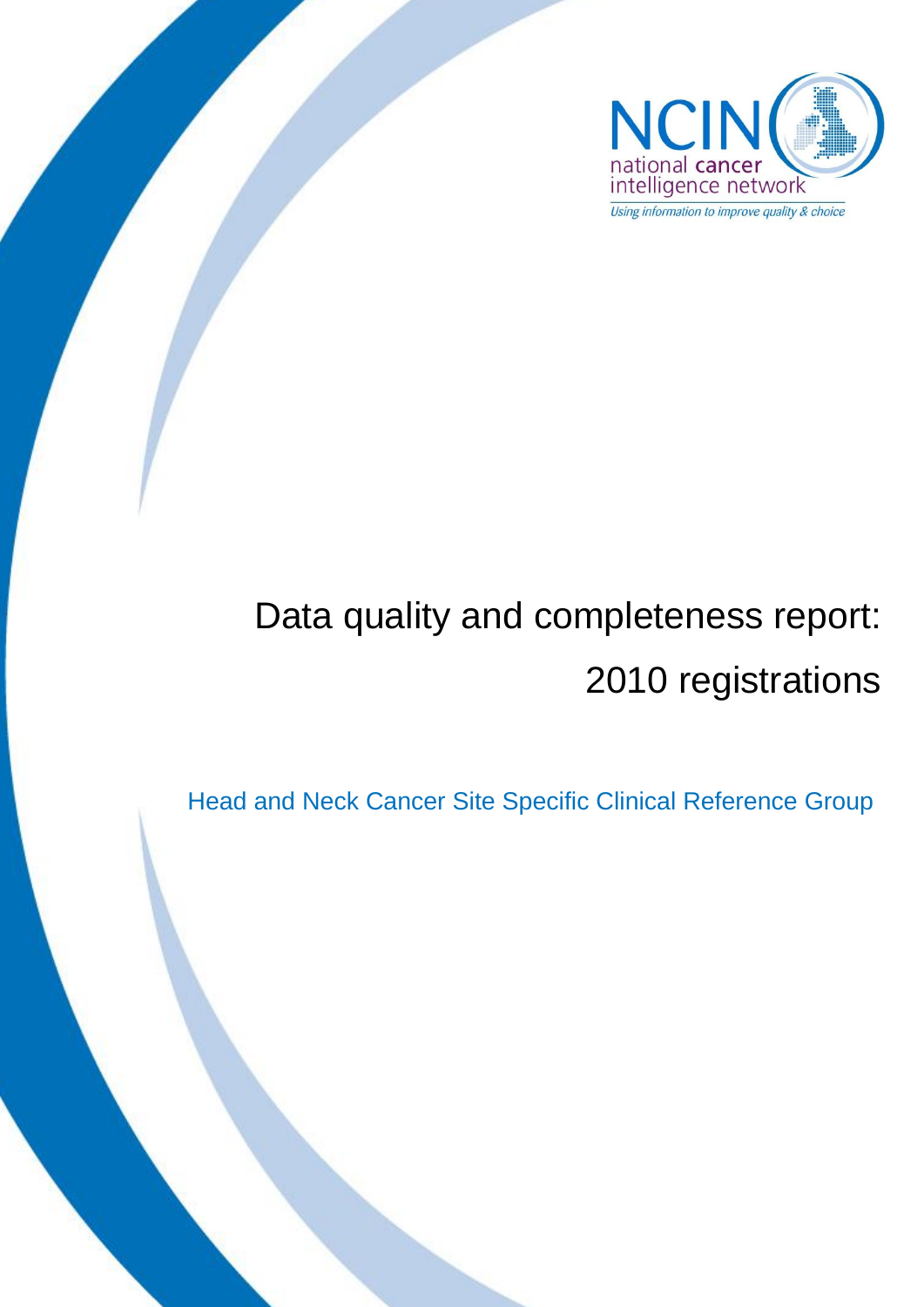#### **This report has been compiled by**

Dr Gabriele Price, Senior Public Health Analyst – Knowledge and Intelligence Team (South East), Public Health England

#### *With acknowledgements*

Dr Monica Roche, Acting Director – Knowledge and Intelligence Team (South East), Public Health England

Rachel Johnson, Public Health Analyst – Knowledge and Intelligence Team (South East), Public Health England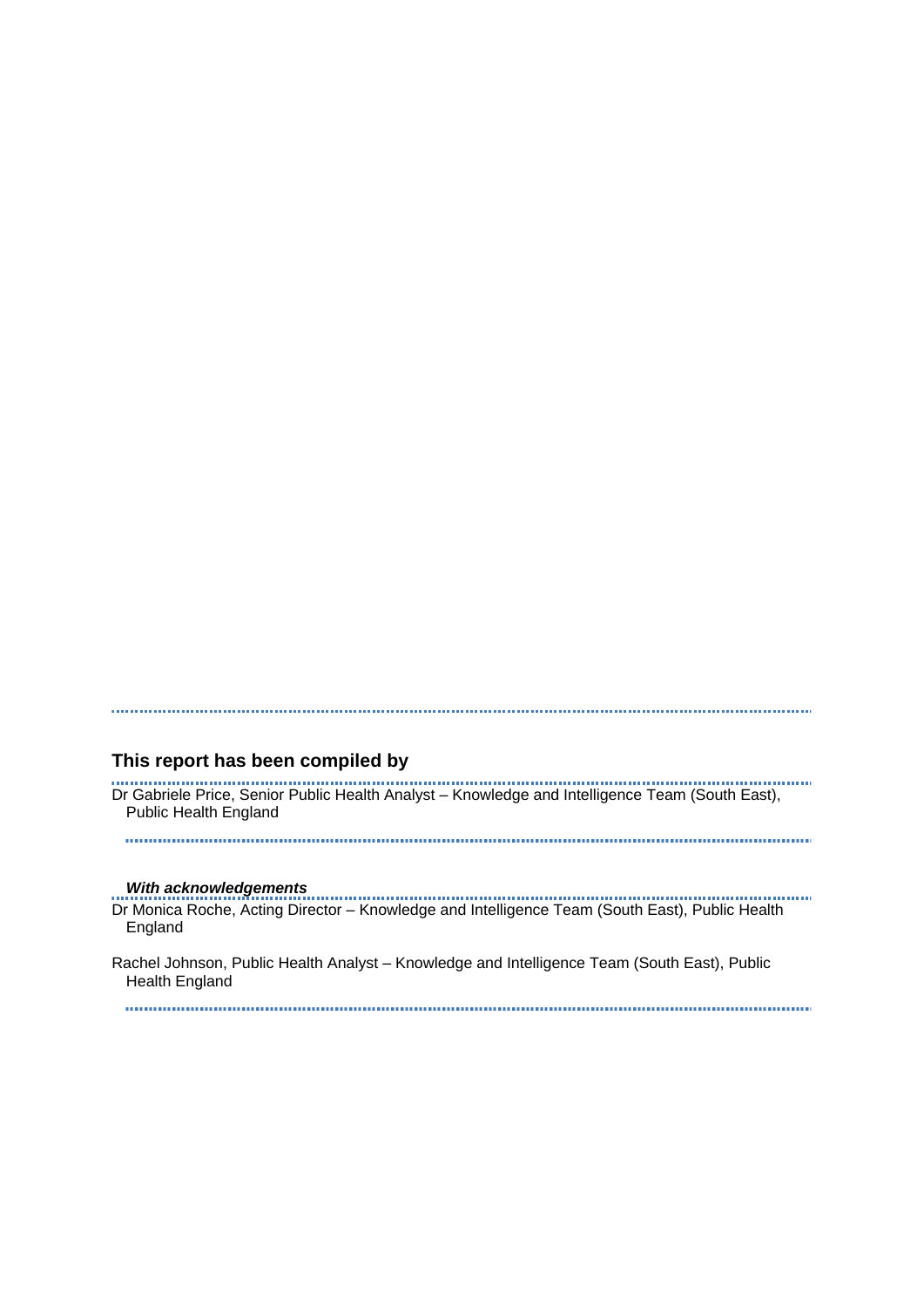# **Contents**

| <b>KEY FINDINGS</b>                                                                                                                                                                           | 1                                                  |
|-----------------------------------------------------------------------------------------------------------------------------------------------------------------------------------------------|----------------------------------------------------|
| <b>INTRODUCTION</b>                                                                                                                                                                           | $\mathbf{2}$                                       |
| <b>METHODS</b>                                                                                                                                                                                | 3                                                  |
| <b>RESULTS</b>                                                                                                                                                                                | 4                                                  |
| 1. Patient details<br>1.1 Sex<br>1.2 Date of birth<br>1.3 NHS number<br>1.4 Ethnicity<br>1.5 Postcode                                                                                         | 4<br>4<br>4<br>5<br>5<br>6                         |
| 2. Tumour details<br>2.1 Tumour site<br>2.2 Morphology system<br>2.3 Morphology coding<br>2.4 Laterality                                                                                      | 6<br>$\,6$<br>$\bf8$<br>8<br>10                    |
| 3. Diagnosis details<br>3.1 Basis of diagnosis<br>3.2 Diagnosis date<br>3.3 Death Certificate Only registrations                                                                              | 11<br>11<br>11<br>12                               |
| 4. Treatment<br>4.1 Surgery<br>4.2 Radiotherapy<br>4.3 Chemotherapy<br>4.4 Hormone therapy                                                                                                    | 12<br>12<br>13<br>14<br>14                         |
| 5. Death details<br>5.1 Date of death<br>5.2 Cause of death<br>5.3 Place of death                                                                                                             | 14<br>14<br>15<br>16                               |
| 6. Stage details<br>6.1 Tumour grade<br>6.2 Tumour size<br>6.3 Nodes examined<br>6.4 Nodes positive<br>6.5 Metastases<br>6.6 Clinical stage<br>6.7 Pathological stage<br>6.8 Integrated stage | 16<br>16<br>17<br>18<br>18<br>19<br>19<br>22<br>24 |
| <b>APPENDIX 1: HEAD AND NECK CANCER DEFINITION</b>                                                                                                                                            | 28                                                 |
| <b>APPENDIX 2: PAIRED HEAD AND NECK CANCER SITES</b>                                                                                                                                          | 29                                                 |
| APPENDIX 3: QUALITY OF THE HEAD AND NECK CANCER DATASET, ENGLAND 2010                                                                                                                         | 30                                                 |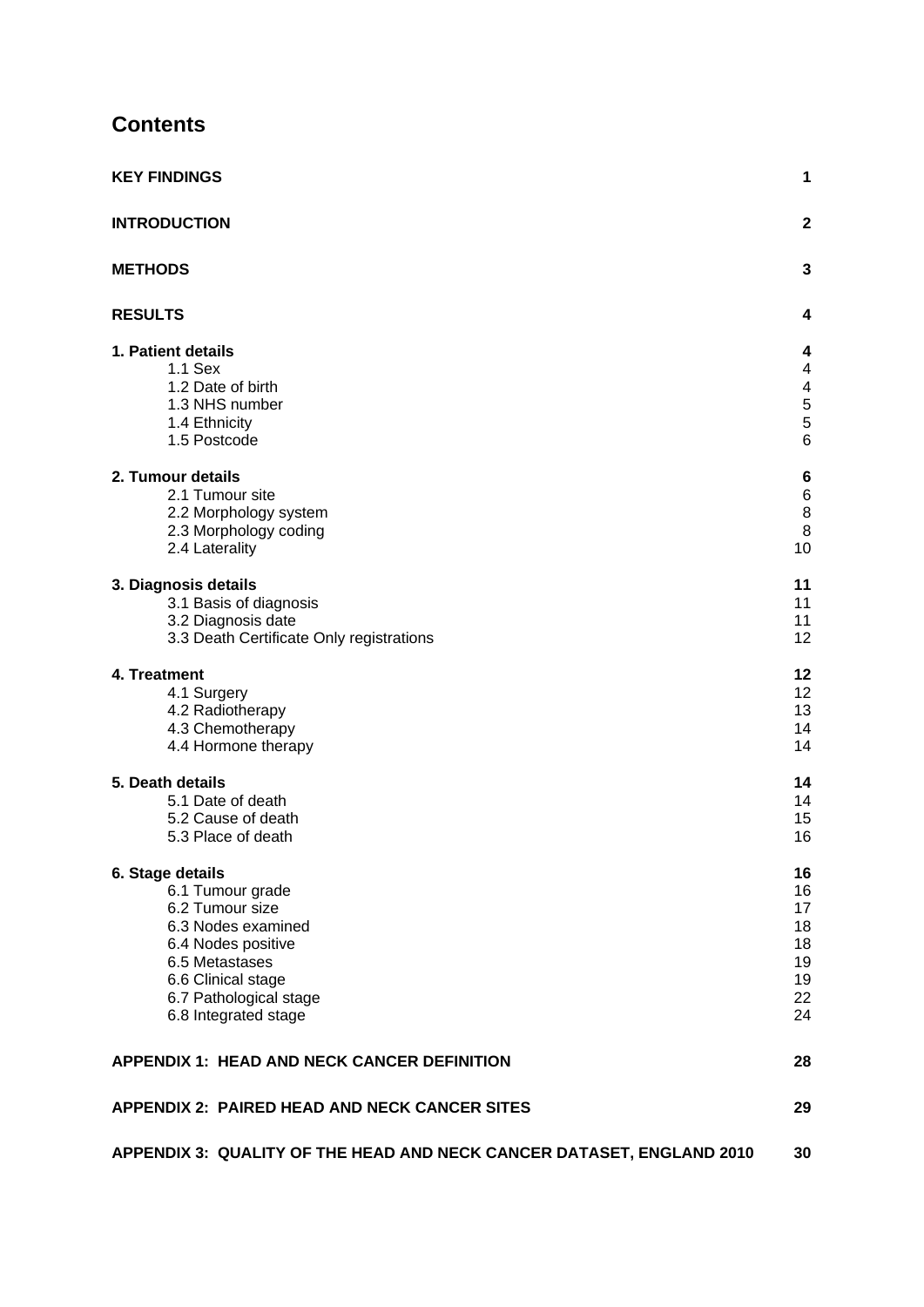# <span id="page-3-0"></span>**Key findings**

The National Cancer Data Repository (NCDR) holds merged data from the eight English cancer registries for cancers diagnosed in the years 1990 to 2010. The purpose of this report is to compare the completeness and quality of coding of the main data items held in the NCDR for head and neck cancers diagnosed in 2010.

- **Patient details:** Level of completeness is generally high. Ethnicity coding for North West Cancer Intelligence Service was low in comparison to other registries.
- **Tumour details:** Site was 100% complete for all registries, as was morphology except for West Midlands Cancer Intelligence Unit (99.4% complete). However, 26.1% of site codes were in the unspecified subcategory. All registries used specific morphology codes.
- **Diagnosis data:** Basis of diagnosis was more than 99% complete for all registries. Diagnosis date was 100% complete, but 0.3% of dates were partly imputed.
- **Treatment:** The level of surgical treatment recorded varied from 38.2% to 87.3%. It is not clear why this is but is probably more likely to reflect variations in ascertainment, and in whether diagnostic procedures are counted, rather than treatment practice. Radiotherapy recording ranged from 11.5% to 56.8% and chemotherapy from 5.2% to 23.7%.
- **Cause of death:** Level of completeness was high (over 98%).
- **Place of death:** There were wide variations in the level of completeness, with Thames Cancer Registry not submitting any place of death data.
- **Stage:** Recording of stage remains low, with wide variations between registries. Some improvement has been recorded in recent years.

The recording of tumour grade, size, nodes examined, positive nodes and metastases varied between the cancer registries. Northern & Yorkshire Cancer Registry & Information Service and Oxford Cancer Intelligence Unit had 0% of the head and neck cancers with a recording of size. Trent Cancer Registry had the lowest proportion of tumours with nodes examined and nodes positive (6.1%) and completeness of metastases field was lowest in Trent Cancer Registry (2.1%).

West Midlands Cancer Intelligence Unit showed the highest recording of pathological TNM. Only West Midlands Cancer Intelligence Unit, Northern & Yorkshire Cancer Registry & Information Service and North West Cancer Intelligence Service recorded clinical TNM. Eastern Cancer Registration & Information Centre had over 60% of cancers with integrated TNM, whereas the recording for Thames Cancer Registry, South West Cancer Intelligence Service and Oxford Cancer Intelligence Unit was 0% for this field. As the individual T, N and M components have higher level of completeness, the proportion of overall TNM stage grouping can be increased by integrating all individual components during analysis.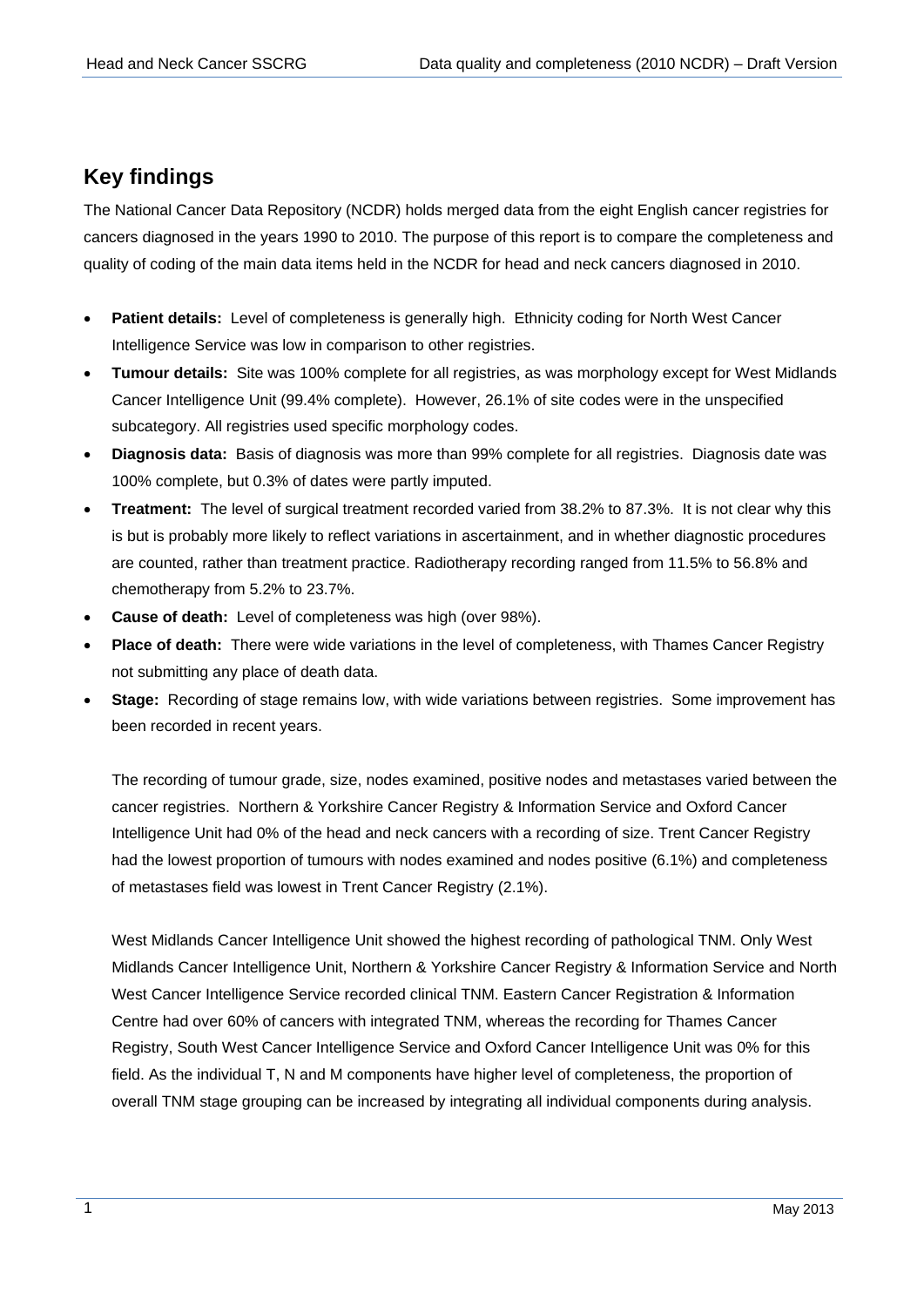# <span id="page-4-0"></span>**Introduction**

The National Cancer Intelligence Network (NCIN) Head and Neck Cancer Site Specific Clinical Reference Group (SSCRG) covers cancers of the head and neck, including the larynx, oral cavity, pharynx, major salivary glands and thyroid gland [\(Appendix 1\)](#page-30-0). The Knowledge and Intelligence Team (South East), Public Health England supports the SSCRG's analytical work programme and leads on requests for data on head and neck cancer. The National Cancer Data Repository (NCDR) is often used for analysis. The NCDR holds merged data from the eight English cancer registries for cases diagnosed in the years 1990 to 2010.

Poor quality data or large proportion of missing information in the NCDR can affect the ability to carry out analyses on specific sub-groups of head and neck cancers and also it can potentially lead to inaccurate conclusions to be drawn. Therefore, this report aims to examine:

- the completeness and quality of coding of the main data items held in the NCDR for head and neck cancers diagnosed in 2010; and
- where possible, trends in data completeness for the period 2001 to 2010.

The report uses the cancer registration boundaries and organisational names as in existence in England in 2010 and, therefore, it does not reflect changes in NHS England that took place on 1<sup>st</sup> April 2013.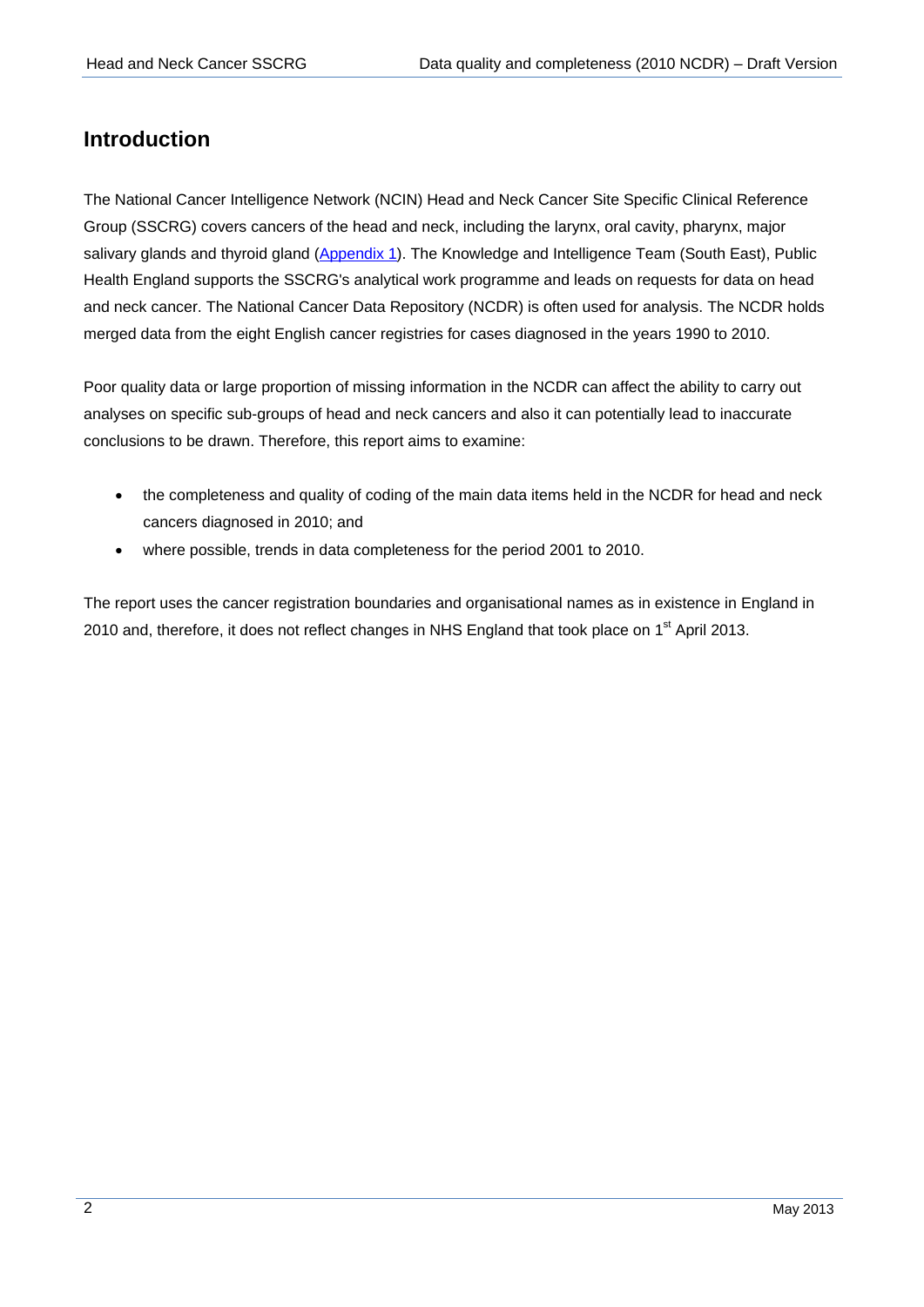# <span id="page-5-0"></span>**Methods**

Patients diagnosed with head and neck cancer between 2001 and 2010 were extracted from the NCDR. There were 94,584 new diagnoses recorded in the period with 10,405 tumours diagnosed in 2010 (Table 1). Thames Cancer Registry with over 2,100 new diagnoses registered the highest number of head and neck cancers in 2010, whereas Oxford Cancer Intelligence Unit had the lowest number of registration with over 510 tumours recorded and this reflects the size of the population covered by the registries.

| <b>Cancer registry</b> | <b>Cancer registry name</b>                                | <b>Numb of</b> |
|------------------------|------------------------------------------------------------|----------------|
| code                   |                                                            | cancers        |
| <b>ECRIC</b>           | Eastern Cancer Registration & Information Centre           | 1,046          |
| <b>NWCIS</b>           | North West Cancer Intelligence Service                     | 1,576          |
| <b>NYCRIS</b>          | Northern & Yorkshire Cancer Registry & Information Service | 1,521          |
| <b>OCIU</b>            | Oxford Cancer Intelligence Unit                            | 511            |
| <b>SWCIS</b>           | South West Cancer Intelligence Service                     | 1,421          |
| <b>Thames</b>          | <b>Thames Cancer Registry</b>                              | 2,104          |
| <b>Trent</b>           | <b>Trent Cancer Registry</b>                               | 1,074          |
| <b>WMCIU</b>           | West Midlands Cancer Intelligence Unit                     | 1,152          |

**Table 1.** Number of head and neck cancers diagnosed in 2010 (England) by cancer registry\* of residence

*\* Cancer registries boundaries and names as present in 2010* 

In 2010 for the first time the NCDR structure was based around the Office for National Statistics (ONS) Cancer Dataset with additional information coming from a merged dataset of cancer registry data. Further information on the 2010 NCDR can be found on the NCIN website<sup>1</sup>. This report presents largely analyses based on data fields supplied by the cancer registries. For some data fields combining ONS and registry data fields (date of birth or date of death) provided more comprehensive information. If this was the case, the completeness of data was examined using both fields.

1

<sup>1</sup> National Cancer Intelligence Network. *National Cancer Data Repository.* [Online]. Available from: [http://www.ncin.org.uk/collecting\\_and\\_using\\_data/national\\_cancer\\_data\\_repository/](http://www.ncin.org.uk/collecting_and_using_data/national_cancer_data_repository/)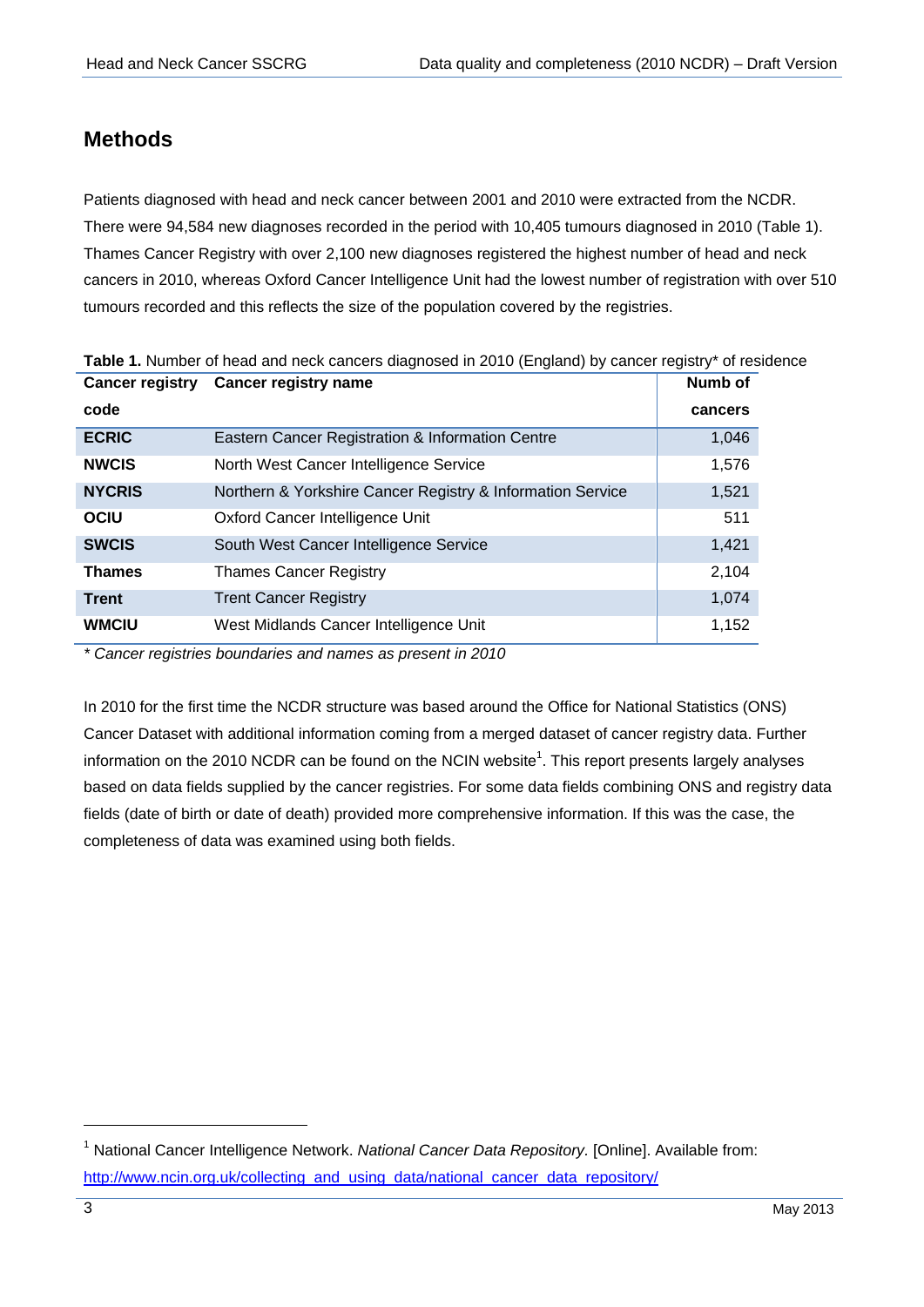# <span id="page-6-0"></span>**Results**

Analyses were carried using the following sub-categories:

- 1. patient details (sex, date of birth, NHS number, ethnicity, postcode);
- 2. tumour details (tumour site, morphology system, morphology coding, laterality);
- 3. diagnosis details (basis of diagnosis, diagnosis date, death certificates only);
- 4. treatment (surgery, radiotherapy, chemotherapy, hormone therapy);
- 5. death details (date of death, cause of death, place of death); and
- 6. stage details (tumour grade, tumour size, nodes examined, nodes positive, metastases, UICC staging system, TNM clinical, TNM pathological, TNM integrated).

Findings are presented as charts below. Tables with percentages can be found in [Appendix 3.](#page-32-0)

#### <span id="page-6-1"></span>**1. Patient details**

#### <span id="page-6-2"></span>**1.1 Sex**

The sex field was 100% complete for 2010 registrations with an average of 60% of cases in males and 40% in females. The sex distribution differed by cancer site (Figure 1.1). Larynx cancer was more common in men (83.1%), whereas women were more frequently diagnosed with thyroid cancers (71.6%).



**Figure 1.1** Sex distribution by head and neck cancer site

#### <span id="page-6-3"></span>**1.2 Date of birth**

All records could be allocated a complete recording for date of birth. There were no records with date imputation flag.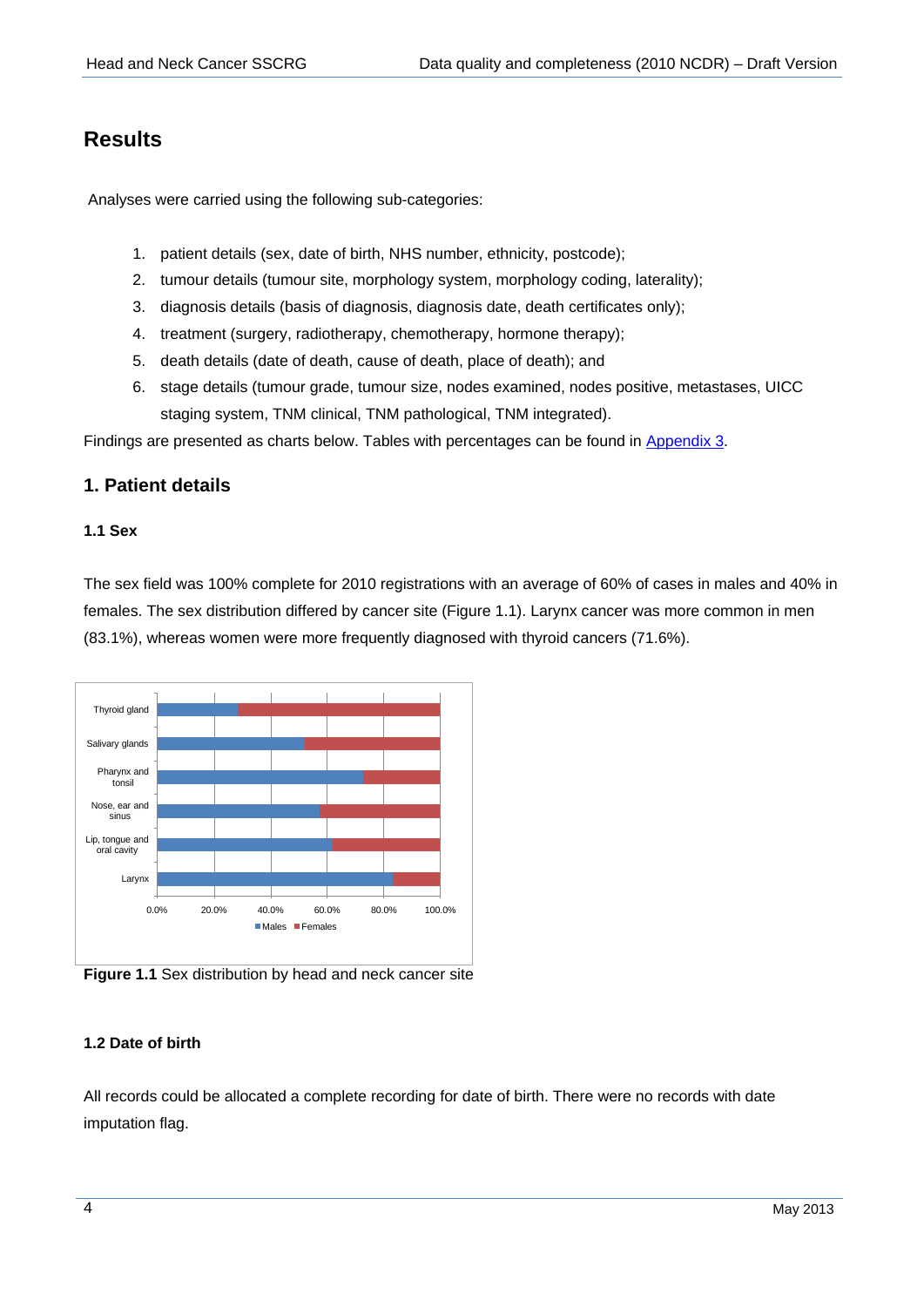#### <span id="page-7-0"></span>**1.3 NHS number**

NHS number is validated prior to inclusion in the database and a flag is set accordingly. Only 22 registrations (0.2%) had no NHS number reported. Thames had the highest proportion of NHS numbers missing, but this was still under 1% of all registrations (Figure 1.3). Only WMCIU and Trent achieved 100% recording. All NHS numbers were provided in a valid format.



**Figure 1.3** Completeness of NHS number

#### <span id="page-7-1"></span>**1.4 Ethnicity**

Ethnicity is usually derived from HES by matching at patient level and extracting the most recent valid ethnicity code. Average completeness of valid known code was 64.5%, ranging from 12.1% for NWCIS to 91.4% for Trent (Figure 1.4a). The reporting of valid known code between 2001 and 2010 was above 80% for many of the English registries (especially in the latter part of the period examined). For NWCIS the reporting of ethnicity dropped significantly in 2010 to 12% with high completeness recorded for all previous years. Thames showed also a decrease in recent years (32.9% with valid known code). For ECRIC and NYCRIS, the completeness of valid known ethnicity code improved in the last years.



**Figure 1.4** Completeness of ethnicity: (a) 2010 registrations (b) trend with valid known code, 2001-2010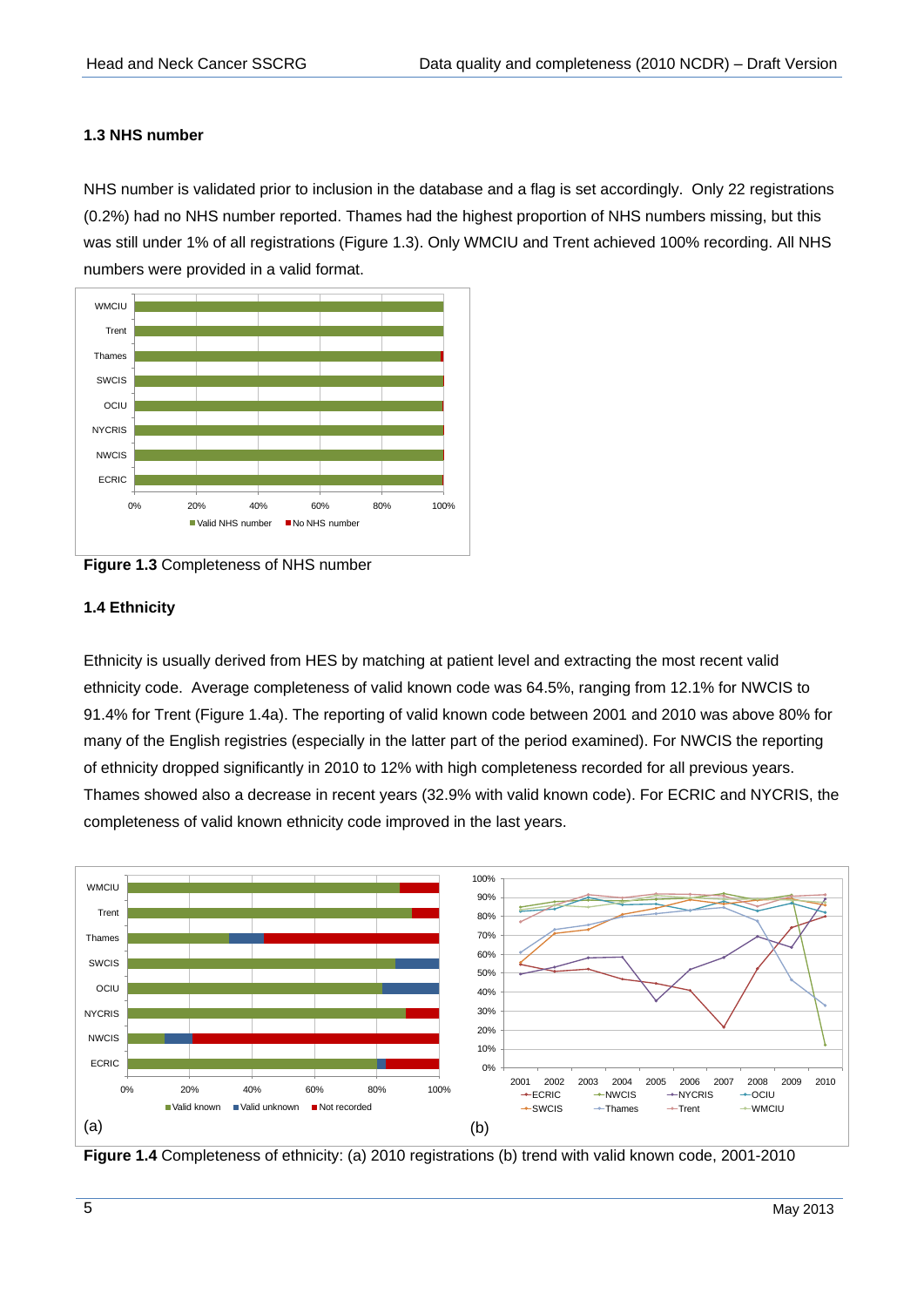#### <span id="page-8-0"></span>**1.5 Postcode**

The postcode field should be formatted to a length of 7 digits, padded out with spaces if necessary. About 9% of the London postcodes required two spaces in the middle to make the 7 digit format. Thames Cancer Registry has not padded these postcodes to 7 digits.

#### <span id="page-8-1"></span>**2. Tumour details**

#### <span id="page-8-2"></span>**2.1 Tumour site**

Tumour site is coded using the tenth revision of the International Statistical Classification of Diseases and Related Health Problems (ICD-10). Tumour site was 100% complete for head and neck cancers diagnosed in 2010 in residents of the English cancer registries. Figure 2.1.1 lists the head and neck tumour site groups in decreasing order of diagnosis, as percentages of all head and neck cancers. The registries show a similar distribution of the most diagnosed tumour sites.

|                 | ICD-code                         | <b>Cancer registry</b> |       |               |      |              |        |       |              |         |  |  |
|-----------------|----------------------------------|------------------------|-------|---------------|------|--------------|--------|-------|--------------|---------|--|--|
|                 |                                  | ECRIC                  | NWCIS | <b>NYCRIS</b> | OCIU | <b>SWCIS</b> | Thames | Trent | <b>WMCIU</b> | England |  |  |
| C73             | <b>Thyroid gland</b>             | 22.2                   | 21.2  | 21.7          | 26.4 | 18.7         | 23.8   | 16.0  | 18.9         | 21.0    |  |  |
| C32             | Larynx                           | 17.6                   | 19.2  | 18.6          | 15.5 | 17.2         | 14.4   | 17.9  | 20.6         | 17.5    |  |  |
| CO <sub>2</sub> | Other & unspec. parts of tongue  | 11.6                   | 8.9   | 10.2          | 9.8  | 10.1         | 11.3   | 10.9  | 11.2         | 10.5    |  |  |
| <b>C09</b>      | <b>Tonsil</b>                    | 9.7                    | 8.5   | 7.6           | 9.8  | 9.3          | 9.9    | 10.4  | 11.0         | 9.4     |  |  |
| <b>C01</b>      | <b>Base of tongue</b>            | 5.6                    | 5.2   | 5.0           | 4.5  | 6.5          | 4.9    | 5.2   | 5.7          | 5.4     |  |  |
| <b>C06</b>      | Other & unspec. parts of mouth   | 4.2                    | 4.9   | 3.7           | 3.9  | 4.9          | 5.1    | 4.6   | 4.8          | 4.6     |  |  |
| <b>C07</b>      | Parotid gland                    | 3.1                    | 3.2   | 3.7           | 5.5  | 5.5          | 4.2    | 5.5   | 3.6          | 4.2     |  |  |
| <b>C04</b>      | Floor of mouth                   | 3.3                    | 5.3   | 4.4           | 3.9  | 3.4          | 3.0    | 4.0   | 3.3          | 3.8     |  |  |
| C <sub>05</sub> | <b>Palate</b>                    | 3.1                    | 3.4   | 3.7           | 3.7  | 3.4          | 4.2    | 3.8   | 3.2          | 3.6     |  |  |
| C <sub>03</sub> | Gum                              | 3.8                    | 1.6   | 1.6           | 1.2  | 3.2          | 3.4    | 4.7   | 3.2          | 2.9     |  |  |
| C30             | Nasal cavity & middle ear        | 3.4                    | 2.4   | 3.5           | 1.8  | 3.0          | 2.5    | 2.2   | 2.0          | 2.7     |  |  |
| C <sub>00</sub> | Lip                              | 3.9                    | 1.9   | 3.5           | 4.5  | 2.3          | 1.4    | 1.7   | 1.9          | 2.4     |  |  |
| C <sub>10</sub> | Oropharynx                       | 1.1                    | 3.3   | 2.5           | 1.8  | 1.4          | 2.6    | 2.1   | 2.2          | 2.2     |  |  |
| C12             | <b>Pyriform Sinus</b>            | 1.1                    | 2.9   | 2.2           | 1.2  | 2.1          | 1.9    | 2.7   | 3.0          | 2.2     |  |  |
| C <sub>11</sub> | Nasopharynx                      | 1.3                    | 1.8   | 1.6           | 1.8  | 2.3          | 2.3    | 2.0   | 1.5          | 1.9     |  |  |
| C <sub>14</sub> | III-def. lip/oral cavity/pharynx | 1.1                    | 1.7   | 2.2           | 2.2  | 2.8          | 2.1    | 1.4   | 0.9          | 1.8     |  |  |
| C <sub>13</sub> | Hypopharynx                      | 1.7                    | 2.0   | 2.0           | 1.0  | 1.0          | 1.0    | 2.4   | 1.0          | 1.5     |  |  |
| <b>C08</b>      | Unspec. major salivary glands    | 0.8                    | 1.5   | 1.4           | 1.0  | 1.5          | 1.2    | 1.1   | 1.0          | 1.2     |  |  |
| C31             | <b>Accessory Sinuses</b>         | 1.4                    | 1.2   | 0.9           | 0.8  | 1.5          | 0.8    | 1.3   | 1.1          | 1.1     |  |  |

**Figure 2.1.1** Most commonly diagnosed tumours (percentage of total number of cases)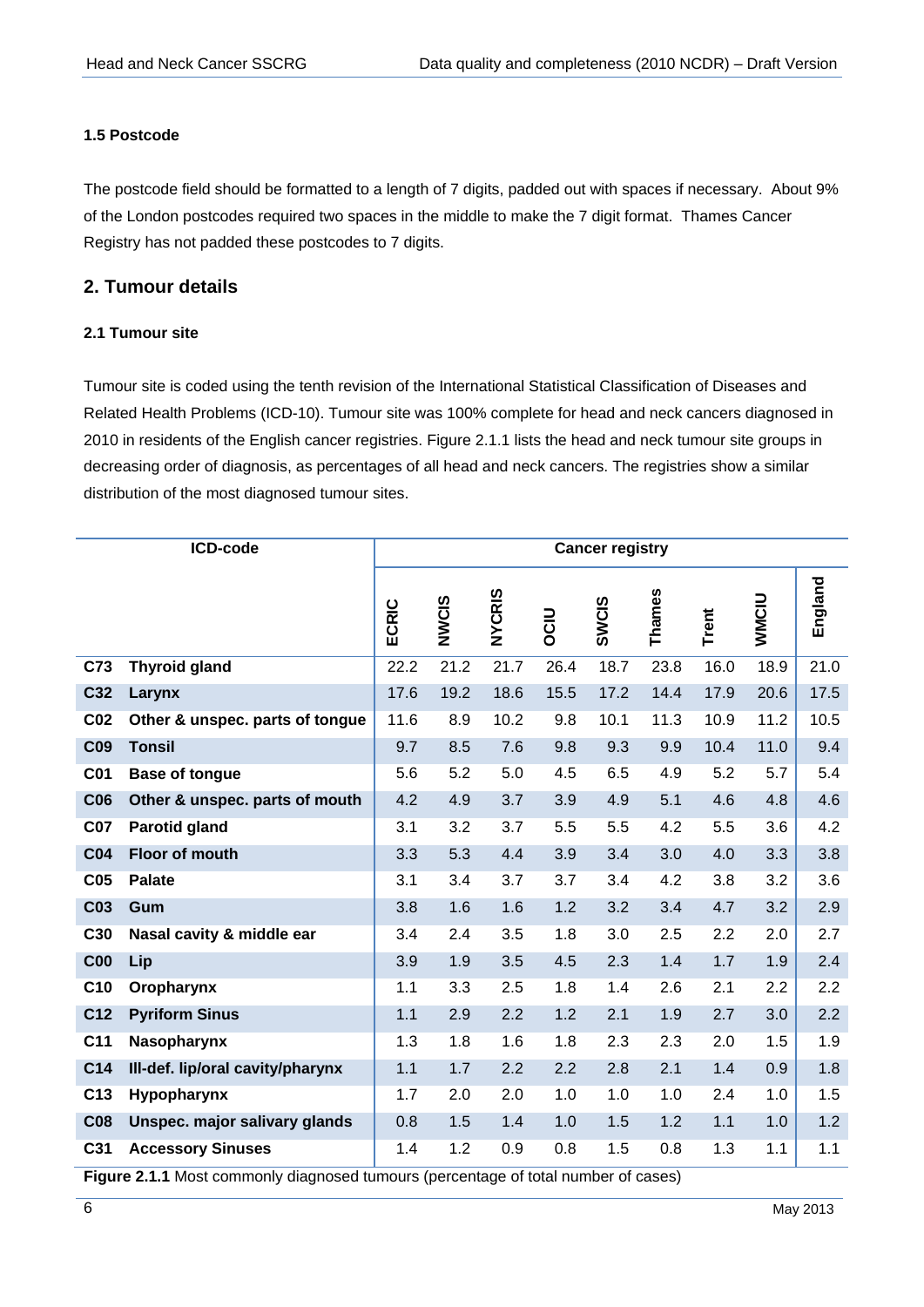The proportion of head and neck cancers registered in England examined by broad ICD-10 cancer type group remained relatively unchanged between 2001 and 2010 for most sub-types (Figure 2.1.2). There was a drop in the proportion of larynx cancers registered (from 24.0% in 2001 to 17.5% in 2010). Thyroid cancer registrations as percentage of all head and neck cancers increased from 16.2% in 2001 to 21.0% in 2010).



**Figure 2.1.2** Proportion of registrations by head and neck cancer type, 2001-2010

The unknown anatomical sites included patients with ICD-10 four digit codes coded of Cxx.8 and Cxx.9. On average 26.1% of all head and neck cancers in 2010 were reported using unknown anatomical site. This ranged from 22.4% in Trent to 33.7% in Thames (Figure 2.1.3).

|               |                    | <b>Numbers</b>  |                 | Percentage      |                 |  |  |
|---------------|--------------------|-----------------|-----------------|-----------------|-----------------|--|--|
|               | <b>All tumours</b> | Known           | <b>Unknown</b>  | Known           | <b>Unknown</b>  |  |  |
|               |                    | anatomical site | anatomical site | anatomical site | anatomical site |  |  |
|               |                    | tumours         | tumours         | tumours         | tumours         |  |  |
| <b>ECRIC</b>  | 1046               | 806             | 240             | 77.1            | 22.9            |  |  |
| <b>NWCIS</b>  | 1576               | 1202            | 374             | 76.3            | 23.7            |  |  |
| <b>NYCRIS</b> | 1521               | 1136            | 385             | 74.7            | 25.3            |  |  |
| <b>OCIU</b>   | 511                | 385             | 126             | 75.3            | 24.7            |  |  |
| <b>SWCIS</b>  | 1421               | 1065            | 356             | 74.9            | 25.1            |  |  |
| <b>Thames</b> | 2104               | 1396            | 708             | 66.3            | 33.7            |  |  |
| <b>Trent</b>  | 1074               | 833             | 241             | 77.6            | 22.4            |  |  |
| <b>WMCIU</b>  | 1152               | 870             | 282             | 75.5            | 24.5            |  |  |

**Figure 2.1.3** Unknown and known anatomical sites, 2010 registrations

Between 2001 and 2010 the proportion of head and neck cancers coded as Cxx.8 and Cxx.9 in the NCDR decreased from 30.9% in 2001 to 26.1% in 2010 (Figure 2.1.4).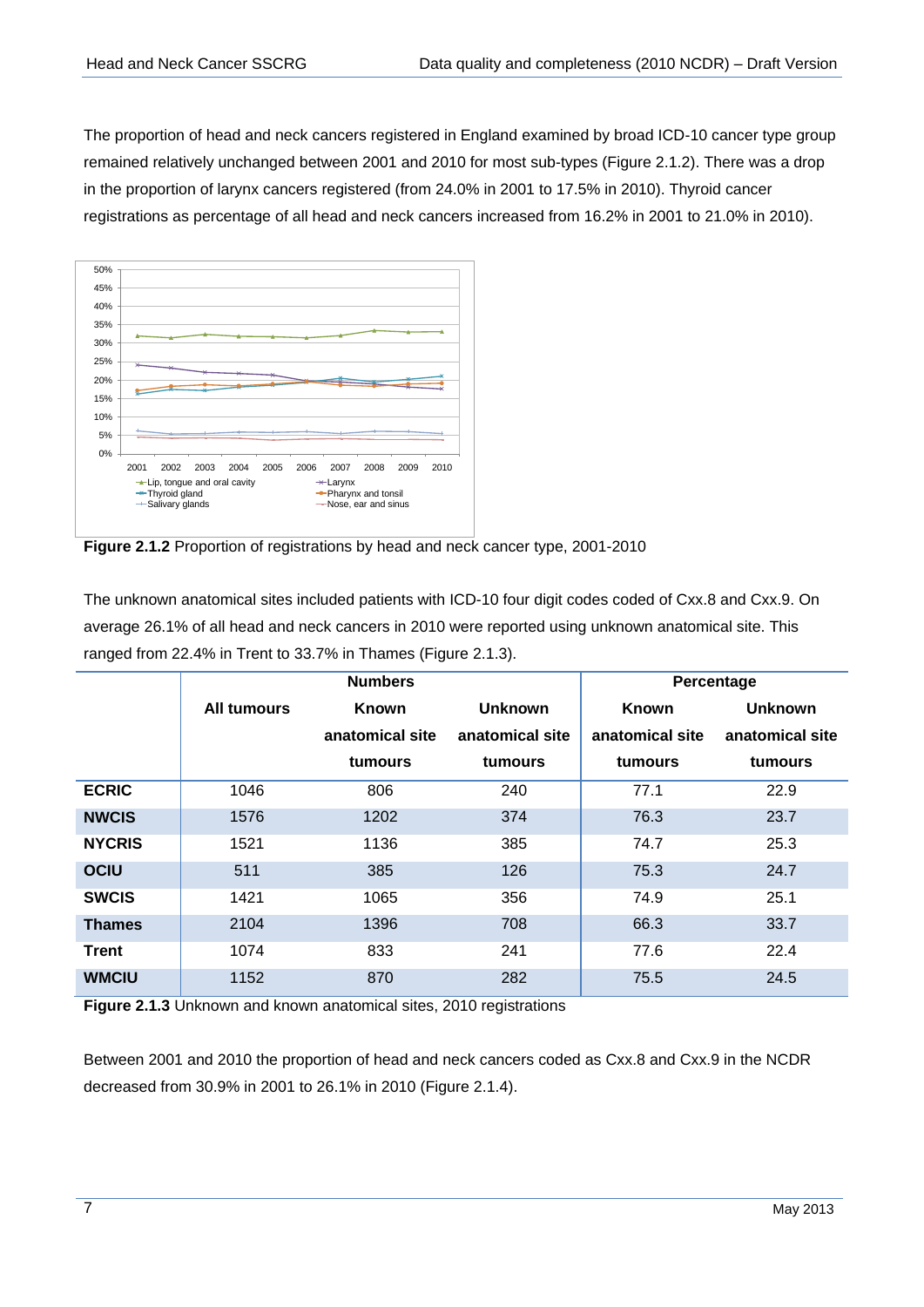|                        | 2001  | 2002  | 2003  | 2004  | 2005        | 2006 | 2007  | 2008  | 2009   | 2010   |
|------------------------|-------|-------|-------|-------|-------------|------|-------|-------|--------|--------|
| <b>All tumours</b>     | 7.630 | 7.324 | 7.850 | 7.962 | 8,216 8,941 |      | 9.069 | 9.606 | 10.025 | 10.405 |
| Unknown anatomical     | 2.355 | 2.157 | 2.497 | 2.469 | 2.605 2.757 |      | 2.780 | 2.799 | 2.746  | 2.712  |
| site tumours (numbers) |       |       |       |       |             |      |       |       |        |        |
| Unknown anatomical     | 30.9  | 29.5  | 31.8  | 31.0  | 31.7        | 30.8 | 30.7  | 29.1  | 27.4   | 26.1   |
| site tumours (%)       |       |       |       |       |             |      |       |       |        |        |

**Figure 2.1.4** Proportion of unknown anatomical sites, 2001-2010

#### <span id="page-10-0"></span>**2.2 Morphology system**

The International Classification of Disease for Oncology (ICD-O) coding system is used to code the morphology of the cancer. ICD-O-03 was mainly used by ECRIC, NWCIS, NYCRIS and WMCIU for registration of head and neck cancer tumours in 2010. OCIU, SWCIS and Thames reported all cases in ICD-O-02. Trent had a small proportion of 2010 tumours recorded in ICD-O-03 (Figure 2.2).

| <b>Cancer registry</b> | <b>ICD-0-02</b> | <b>ICD-0-03</b> | Not coded    | <b>Total</b> |
|------------------------|-----------------|-----------------|--------------|--------------|
| <b>ECRIC</b>           |                 | 1,046           |              | 1,046        |
| <b>NWCIS</b>           | 1               | 1,575           |              | 1,576        |
| <b>NYCRIS</b>          |                 | 1,521           |              | 1,521        |
| OCIU                   | 511             |                 |              | 511          |
| <b>SWCIS</b>           | 1,421           |                 |              | 1,421        |
| <b>Thames</b>          | 2,104           |                 |              | 2,104        |
| <b>Trent</b>           | 1,049           | 25              |              | 1,074        |
| <b>WMCIU</b>           |                 | 1,150           | 2            | 1,152        |
| <b>England</b>         | 5,086           | 5,317           | $\mathbf{2}$ | 10,405       |

**Figure 2.2** Morphology coding system used in 2010

#### <span id="page-10-1"></span>**2.3 Morphology coding**

All registries except WMCIU were 100% complete in coding morphology. WMCIU had 2 cases (0.2%) with no morphology recorded. WMCIU also had 5 (0.4%) cases with a morphology code that relates to a secondary tumour. All other registries used specific morphology codes for 100% of head and neck tumours recorded in 2010. Figure 2.3 shows the most common morphology codes recorded (accounting for 91% of all registrations) by cancer registry.

The top five most common morphology codes recorded include 77% of all head and neck cancers. The two most commonly reported morphology codes were the same for all the registries; 80703 squamous cell carcinoma, NOS and 80713 squamous cell carcinoma, keratinising NOS.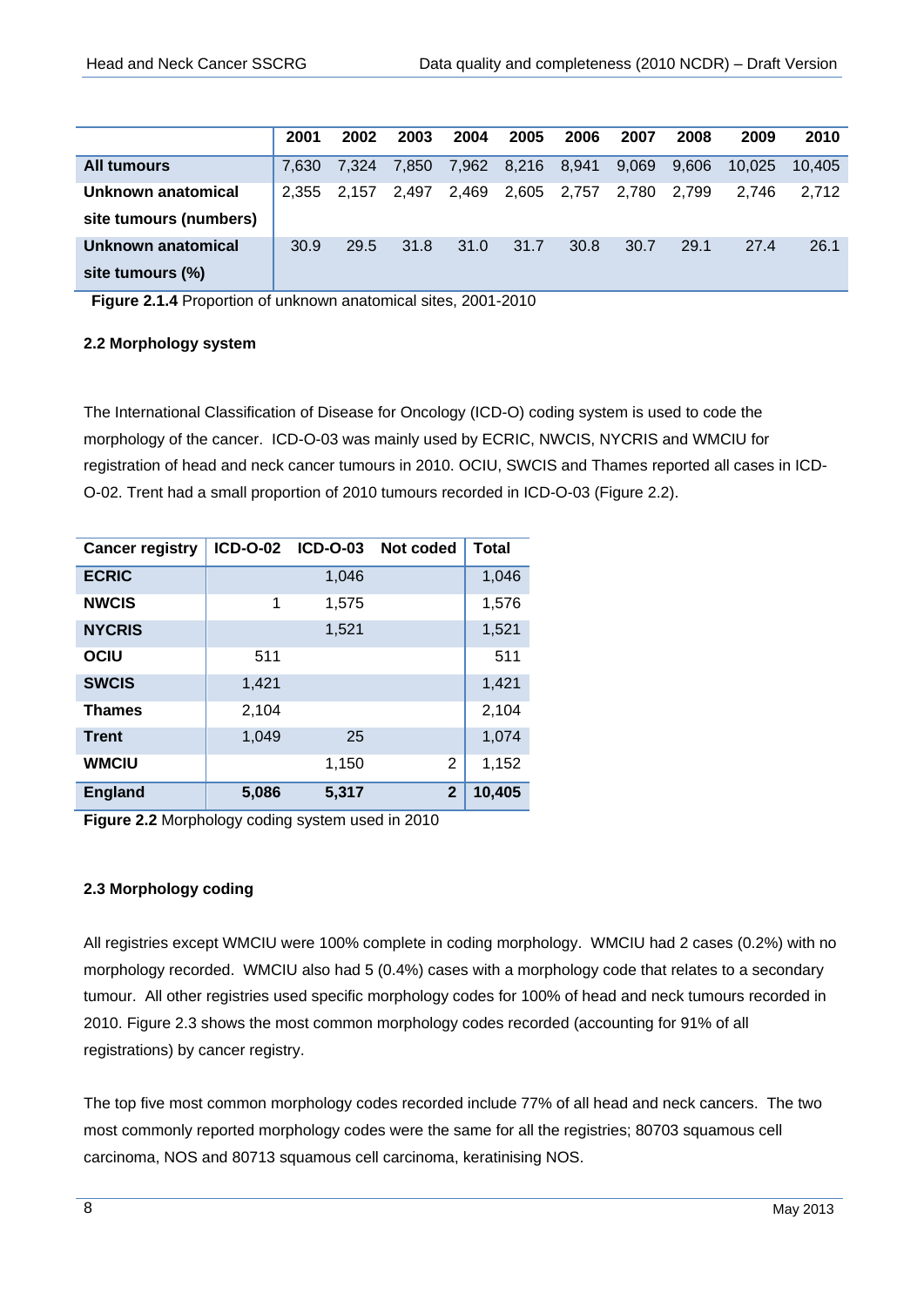| Code           | <b>Description</b>                                           | <b>Cancer registry</b> |                |                |                |                |                |                |                |                |
|----------------|--------------------------------------------------------------|------------------------|----------------|----------------|----------------|----------------|----------------|----------------|----------------|----------------|
|                |                                                              | ECRIC                  | NWCIS          | <b>NYCRIS</b>  | OCIU           | <b>SWCIS</b>   | Thames         | <b>Trent</b>   | WMCIU          | England        |
| 80703          | Squamous cell<br>carcinoma NOS                               | 54.6%                  | 54.3%          | 55.9%          | 53.2%          | 51.6%          | 52.2%          | 53.9%          | 59.4%          | 54.2%          |
| 80713          | Squamous cell<br>carcinoma,<br>keratinising NOS              | 7.6%                   | 10.0%          | 8.7%           | 6.3%           | 11.9%          | 5.7%           | 11.4%          | 9.8%           | 8.9%           |
| 82603          | Papillary<br>adenocarcinoma<br><b>NOS</b>                    | 9.8%                   | 2.9%           | 9.5%           | 9.6%           | 6.6%           | 10.5%          | 7.7%           | 5.5%           | 7.7%           |
| 80103          | Carcinoma NOS                                                | 4.2%                   | 3.9%           | 2.0%           | 3.3%           | 3.2%           | 5.1%           | 2.1%           | 2.3%           | 3.4%           |
| 83303          | Follicular<br>adenocarcinoma<br><b>NOS</b>                   | 3.1%                   | 1.3%           | 3.2%           | 3.1%           | 2.6%           | 4.2%           | 2.3%           | 1.6%           | 2.7%           |
| 83403          | Papillary carcinoma,<br>follicular variant                   | 1.2%                   | 4.1%           | 4.1%           | 5.1%           | 2.0%           | 0.9%           | 2.4%           | 3.6%           | 2.7%           |
| 80003          | Neoplasm,<br>malignant                                       | 0.8%                   | 2.6%           | 2.0%           | 5.9%           | 4.9%           | 2.5%           | 1.7%           | 0.9%           | 2.5%           |
| 80503          | Papillary carcinoma<br><b>NOS</b>                            | 0.3%                   | 6.2%           | 0.0%           | 2.2%           | 3.2%           | 2.6%           | 0.2%           | 0.1%           | 2.1%           |
| 80723          | Squamous cell<br>carcinoma, large<br>cell, nonkeratinising   | 1.7%                   | 1.3%           | 0.9%           | 0.2%           | 2.2%           | 2.0%           | 5.0%           | 0.0%           | 1.7%           |
| 81403          | Adenocarcinoma<br><b>NOS</b>                                 | 1.0%                   | 0.8%           | 1.6%           | 2.2%           | 1.6%           | 2.2%           | 2.1%           | 1.2%           | 1.6%           |
| 84303          | Mucoepidermoid<br>carcinoma                                  | 1.7%                   | 1.1%           | 1.2%           | 1.2%           | 1.2%           | 1.1%           | 1.3%           | 1.1%           | 1.2%           |
| 82003          | Adenoid cystic<br>carcinoma                                  | 1.4%                   | 1.4%           | 1.1%           | 0.4%           | 1.1%           | 1.3%           | 0.8%           | 1.3%           | 1.2%           |
| 82903          | Oxyphilic<br>adenocarcinoma                                  | 0.8%                   | 0.7%           | 1.9%           | 1.6%           | 1.0%           | 1.1%           | 0.6%           | 0.4%           | 1.0%           |
| types<br>types | <b>Total for most common</b><br><b>Total for five common</b> | 88.1%<br>79.3%         | 90.7%<br>72.4% | 92.0%<br>79.4% | 94.1%<br>75.5% | 93.0%<br>75.9% | 91.4%<br>77.7% | 91.6%<br>77.5% | 87.2%<br>78.6% | 91.0%<br>77.0% |

**Figure 2.3** Most common morphology codes (percentage of total number of cases)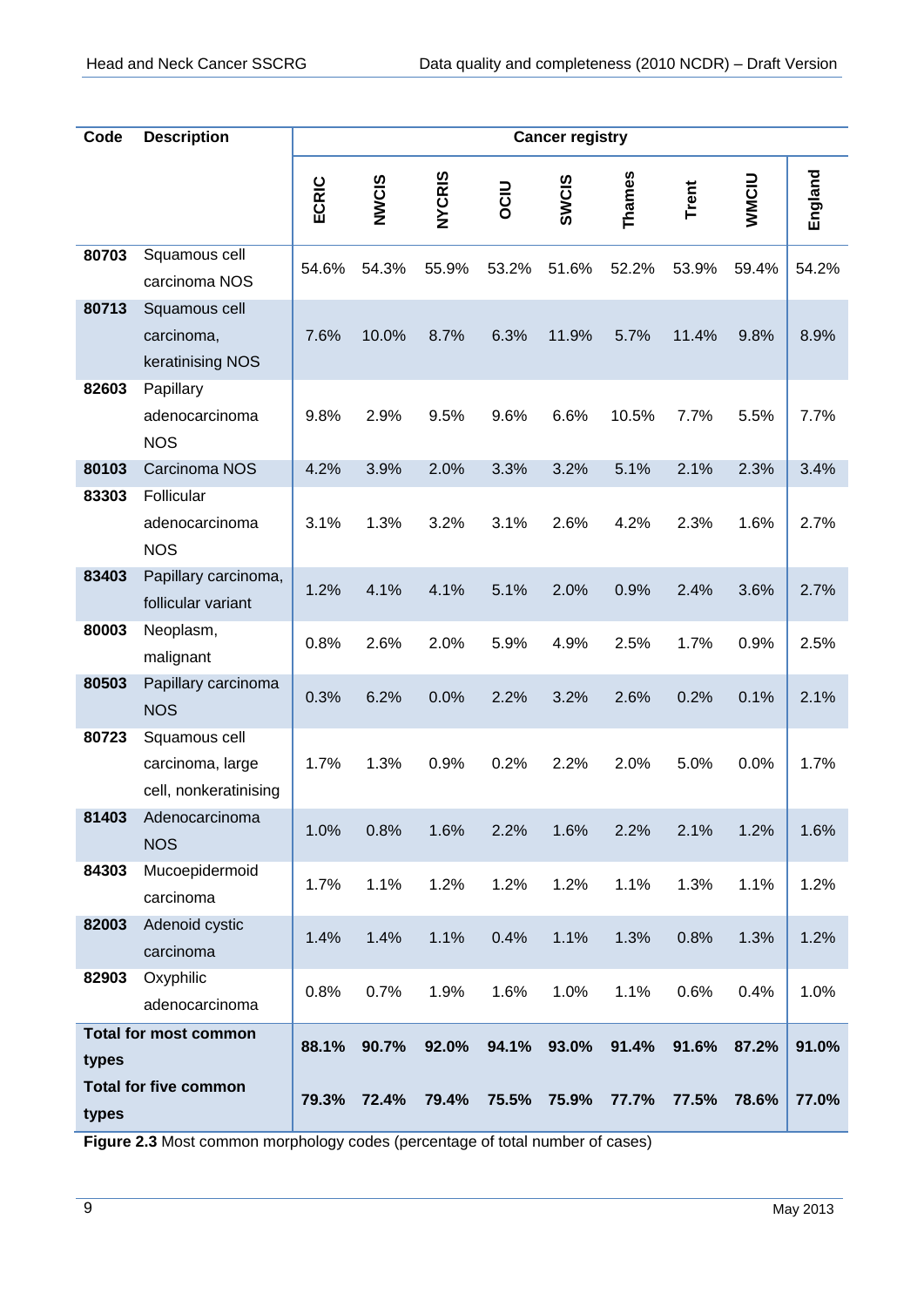#### <span id="page-12-0"></span>**2.4 Laterality**

For paired sites, for example the tonsils, if there is a tumour in one side, the laterality of that side, left or right, is recorded. For some paired sites, if there is a tumour in both sides then two tumours are registered, one left and the other right. If there is a tumour in both sides (and they have other factors such as morphology the same) then only one registration is made and the laterality is coded as bilateral. If the site of the primary cancer is not part of a pair then laterality is coded as not applicable. A definitive list of paired cancer sites has been produced as part of the UKACR Information and Training Manual for Cancer Registration in England and Wales [\(Appendix 2\)](#page-31-0).

Figure 2.4 shows the completeness of laterality coding for cases with paired sites only (1,842 cases diagnosed in 2010). Average completeness was 86.7%, ranging from 76.3% for OCIU to 95.3% for Trent (Figure 2.4a).

For the majority of the cancer registries the recording of laterality for paired site fluctuated during the period examined between about 70% and 90% of cases with valid known code (Figure 2.4b). SWCIS and NWCIS had a lower recording in the earlier period, with completeness considerably improving for more recent head and neck cancer registrations.

Cases with an unpaired site should be coded 100% "not applicable". Thames Cancer Registry had about 50% and WMCIU 40% of unpaired tumour sites coded as left, right or bilateral.



**Figure 2.4** Completeness of laterality for paired sites only: (a) 2010 registrations (b) trend with valid known code, 2001-2010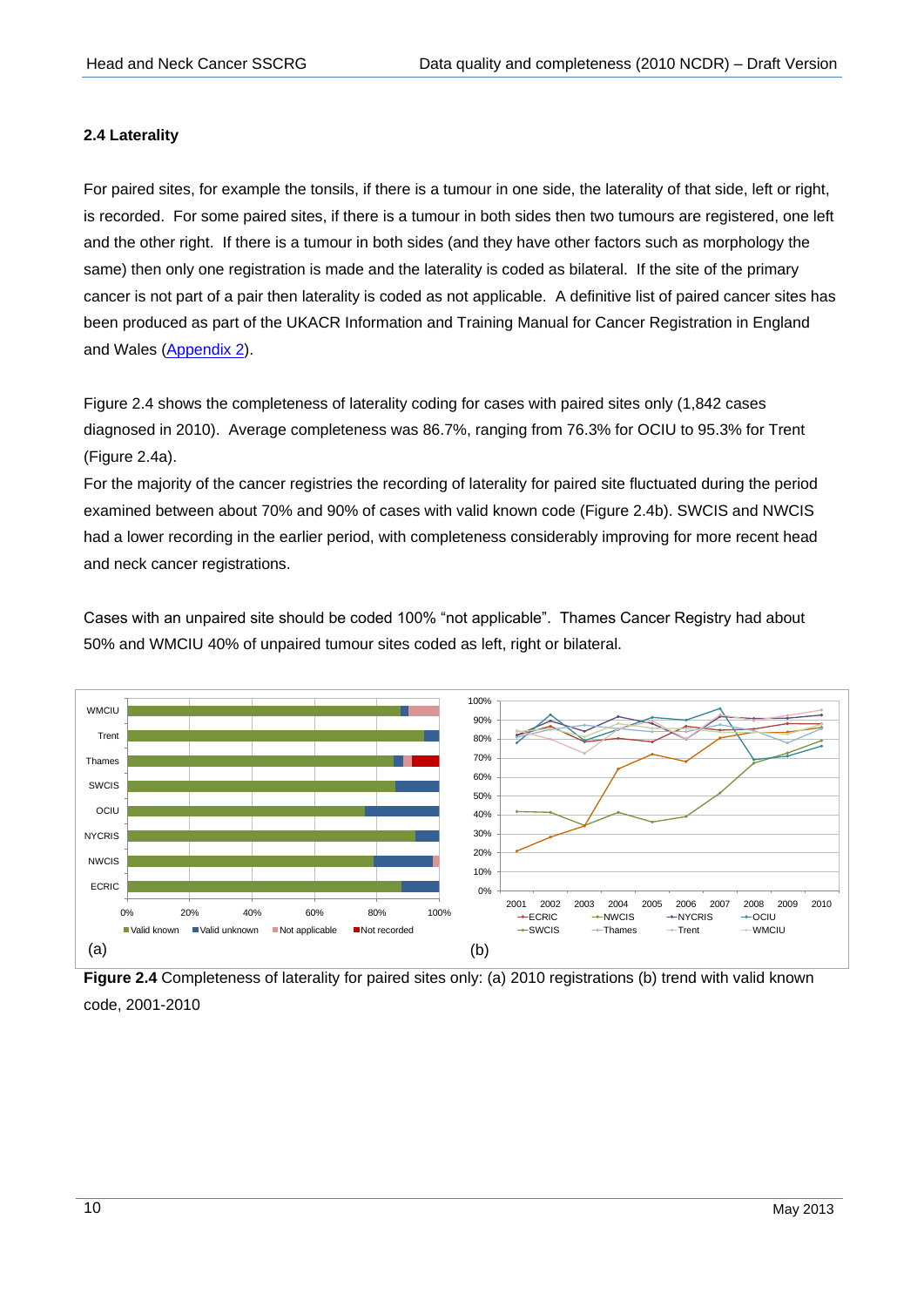### <span id="page-13-0"></span>**3. Diagnosis details**

#### <span id="page-13-1"></span>**3.1 Basis of diagnosis**

Completeness of basis of diagnosis in 2010 was on average 99.5%. NYCRIS, Thames and WMCIU had basis of diagnosis recorded for 100% of registrations (Figure 3.1a). Although still high, Trent had the lowest percentage completeness at 98.3%. Histology was the most common basis of diagnosis with on average 94.5% of head and neck cancers with valid known code diagnosed this way. Histology as basis of diagnosis ranged between 91.9% for OCIU and 97.2% for Trent (Figure 3.1b). Clinical diagnosis was reported for 3.1% of all head and neck cancer diagnoses with valid known code. The highest proportion of clinical diagnoses was recorded by OCIU (5.5%) and the lowest by Trent (1.8%).



**Figure 3.1** Basis of diagnosis coding, 2010 registrations: (a) completeness (b) by type, valid known code only

#### <span id="page-13-2"></span>**3.2 Diagnosis date**

Diagnosis date was complete for all head and neck cancers diagnosed in 2010. Thames had 1.1% of head and neck diagnosis dates partially imputed, WMCIU had 0.7% and ECRIC 0.2% (Figure 3.2).



**Figure 3.2** Accuracy of recording of diagnosis date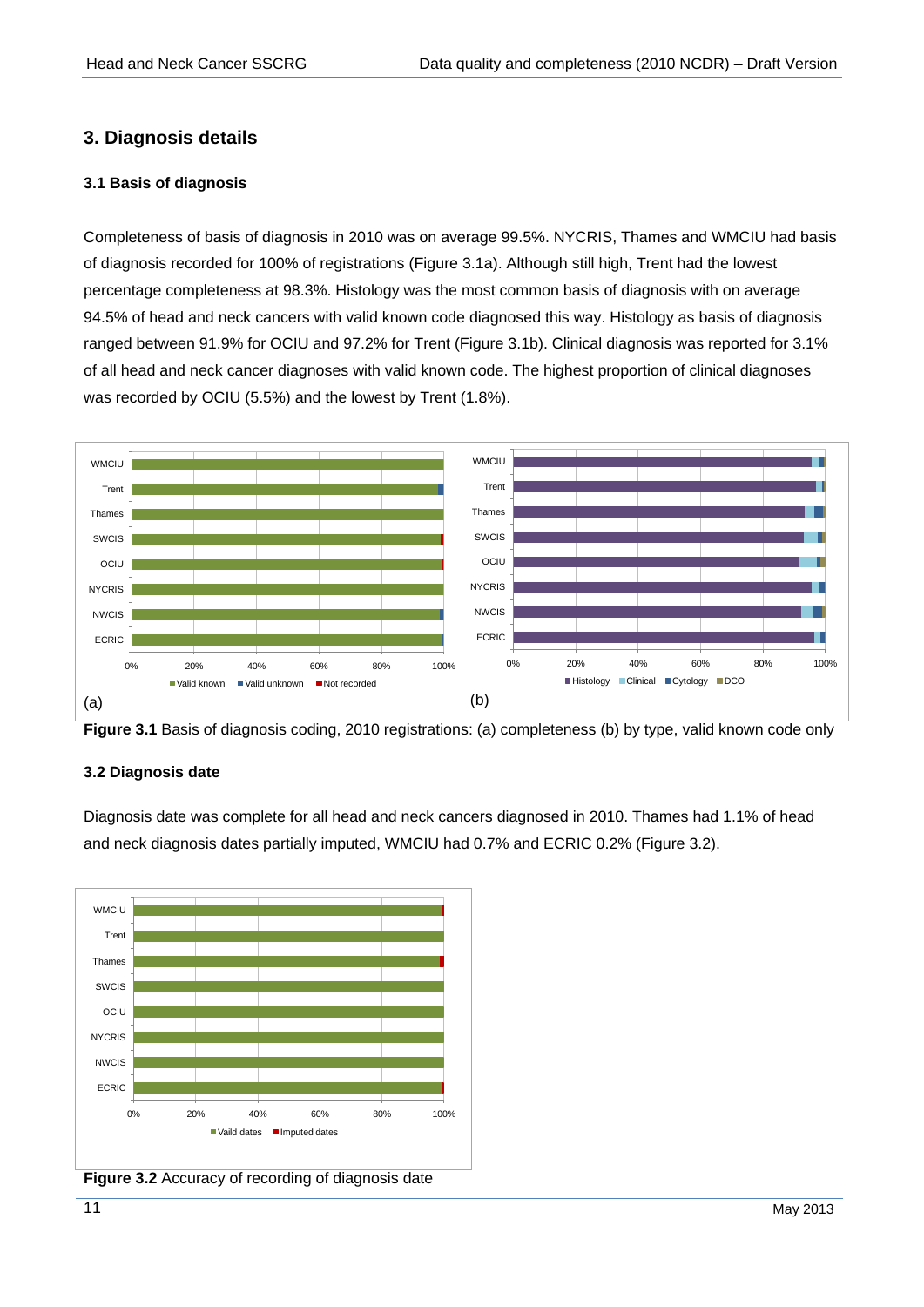#### <span id="page-14-0"></span>**3.3 Death Certificate Only registrations**

The proportion of cancers registered from a Death Certificate Only (DCO), with no corroborating information found when followed-up, is often used as a measure of the quality of the data. A high proportion of DCOs indicates that data may be of poor quality, with low ascertainment. The UKACR Quality and Performance Indicators Report gives a target of less than 2% for DCOs. Figure 3.3a shows that all registries have achieved this. Between 2001 and 2010 most registries met the target of less than 2% of head and neck cancer registrations as DCOs. Thames, Trent and SWCIS recoded less than 2% of DCOs from 2004 onwards (Figure 3.3b).





#### <span id="page-14-1"></span>**4. Treatment**

The NCDR records whether or not a tumour received treatment - curative surgery, radiotherapy, chemotherapy or hormone therapy - within six months of the date of diagnosis.

Clarification is required as to what each registry means by "no treatment". "No treatment" should be recorded when it is known that the patient definitely had no treatment in the six months following diagnosis. If it is not known whether or not a patient had any treatment, this field should be left blank.

#### <span id="page-14-2"></span>**4.1 Surgery**

An average of 63.1% of all head and neck cancers were reported as having curative surgery. This ranged from 38.2% for Trent to 87.3% for Thames. This difference is more likely to reflect variations in what is counted as curative surgery rather than real variations in treatment (Figure 4.1a). Analyses of major surgical resection treatment in England revealed that about 50% of head and neck cancers receive curative surgery<sup>2</sup>.

1

<sup>2</sup> Price G, Roche M, Wight R, Putnam G and Watson M. *Major surgical resections in England: head and neck cancers.* Oxford Cancer Intelligence Unit. 2012.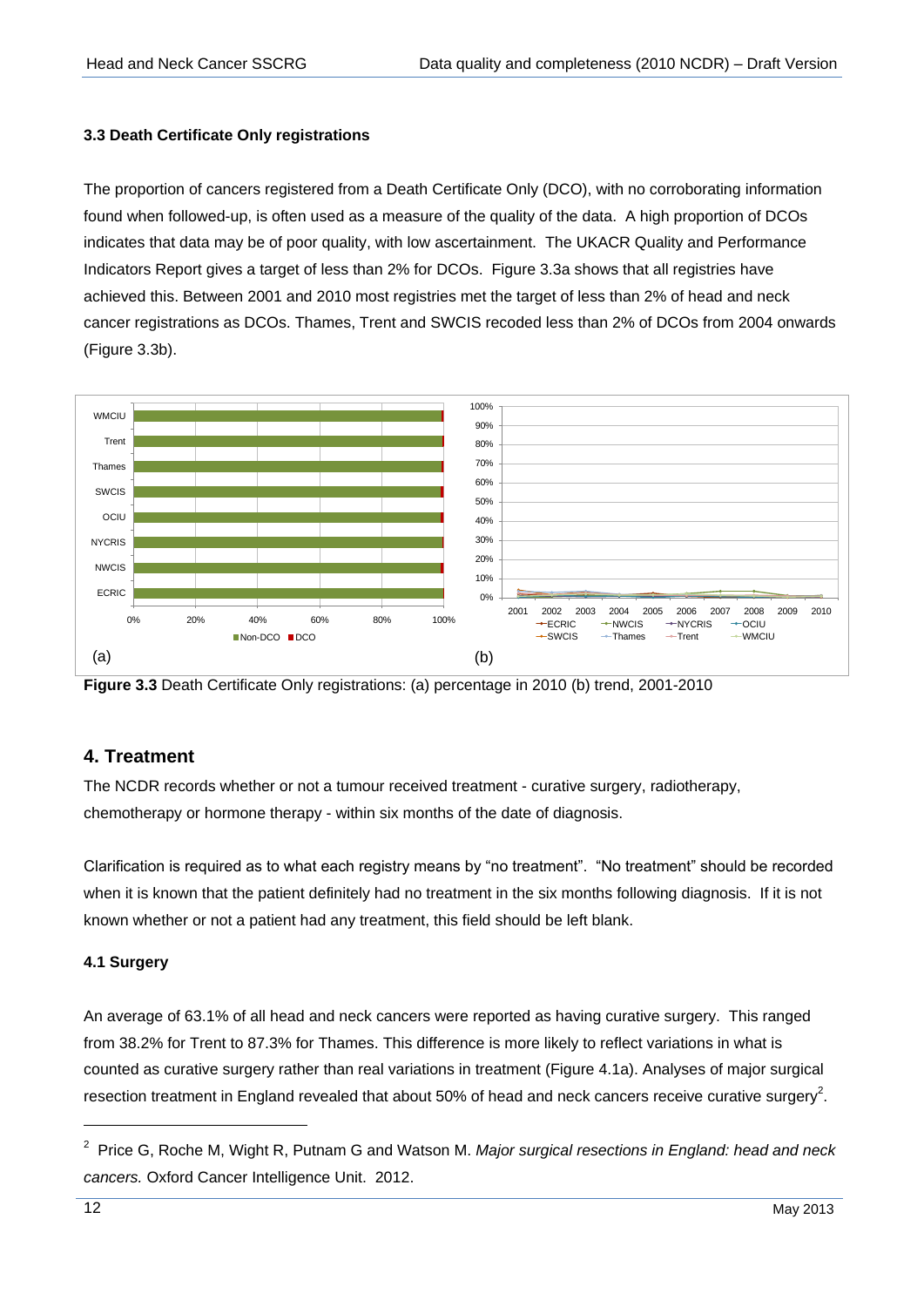Thames Cancer Registry recorded surgery as curative treatment for a high proportion of head and neck cancers between 2001 and 2010 (Figure 4.1b).



**Figure 4.1** Cancers receiving curative surgery: (a) percentage in 2010 (b) trend, 2001-2010

#### <span id="page-15-0"></span>**4.2 Radiotherapy**

An average of 47.8% of all head and neck cancers received radiotherapy, ranging from 11.5% for Trent to 56.8% for NYCRIS (Figure 4.2a). Between 2001 and 2010, NYCRIS had consistently high, and Trent low, proportion of the head and neck cancers with recording of radiotherapy treatment (Figure 4.2b).



**Figure 4.2** Cancers receiving radiotherapy: (a) percentage in 2010 (b) trend, 2001-2010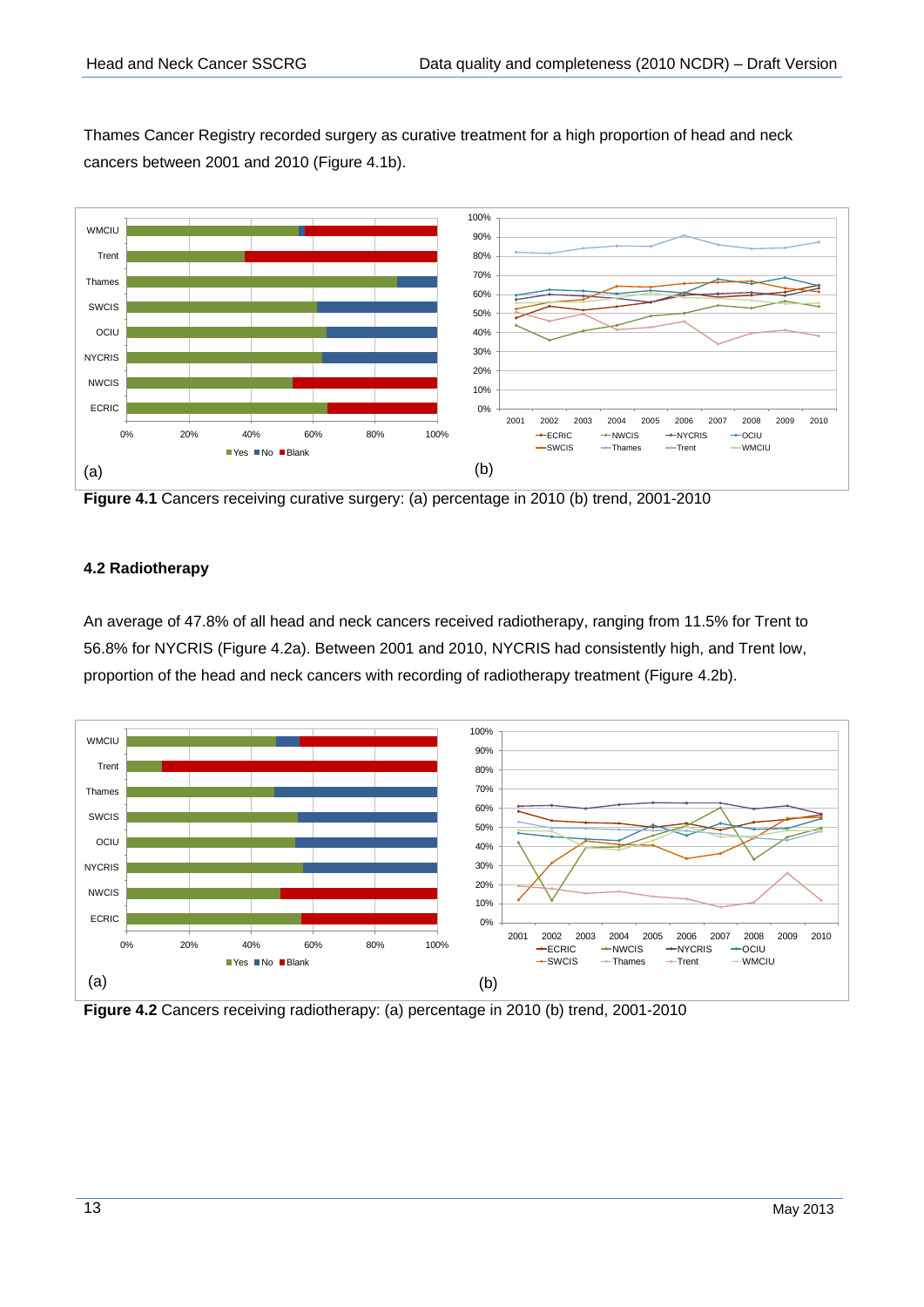#### <span id="page-16-0"></span>**4.3 Chemotherapy**

An average of 19.9% of all head and neck cancers diagnosed in England in 2010 had a recording of chemotherapy treatment. Trent at 5.2% had the lowest proportion of recording for chemotherapy and NYCRIS at 23.7% the highest (Figure 4.3a). As chemoradiotherapy is also a treatment option for head and neck cancers, the recording of chemotherapy and radiotherapy could for some cases reflect the combined therapy rather than individual treatment types. The reporting of chemotherapy as treatment has been generally increasing between 2001 and 2010, with Trent showing a drop from 2009 to 2010 (Figure 4.3b).





#### <span id="page-16-1"></span>**4.4 Hormone therapy**

Only 0.5% of all head and neck cancers diagnosed in 2010 in England were recorded as receiving hormone therapy. WMCIU had the highest proportion at 1.7%.

#### <span id="page-16-2"></span>**5. Death details**

#### <span id="page-16-3"></span>**5.1 Date of death**

Figure 5.1 assumes that if there is no date of death recorded the patient is still alive. On average 26% of head and neck cancers diagnosed in 2010 had a death of date recorded (Figure 5.1a).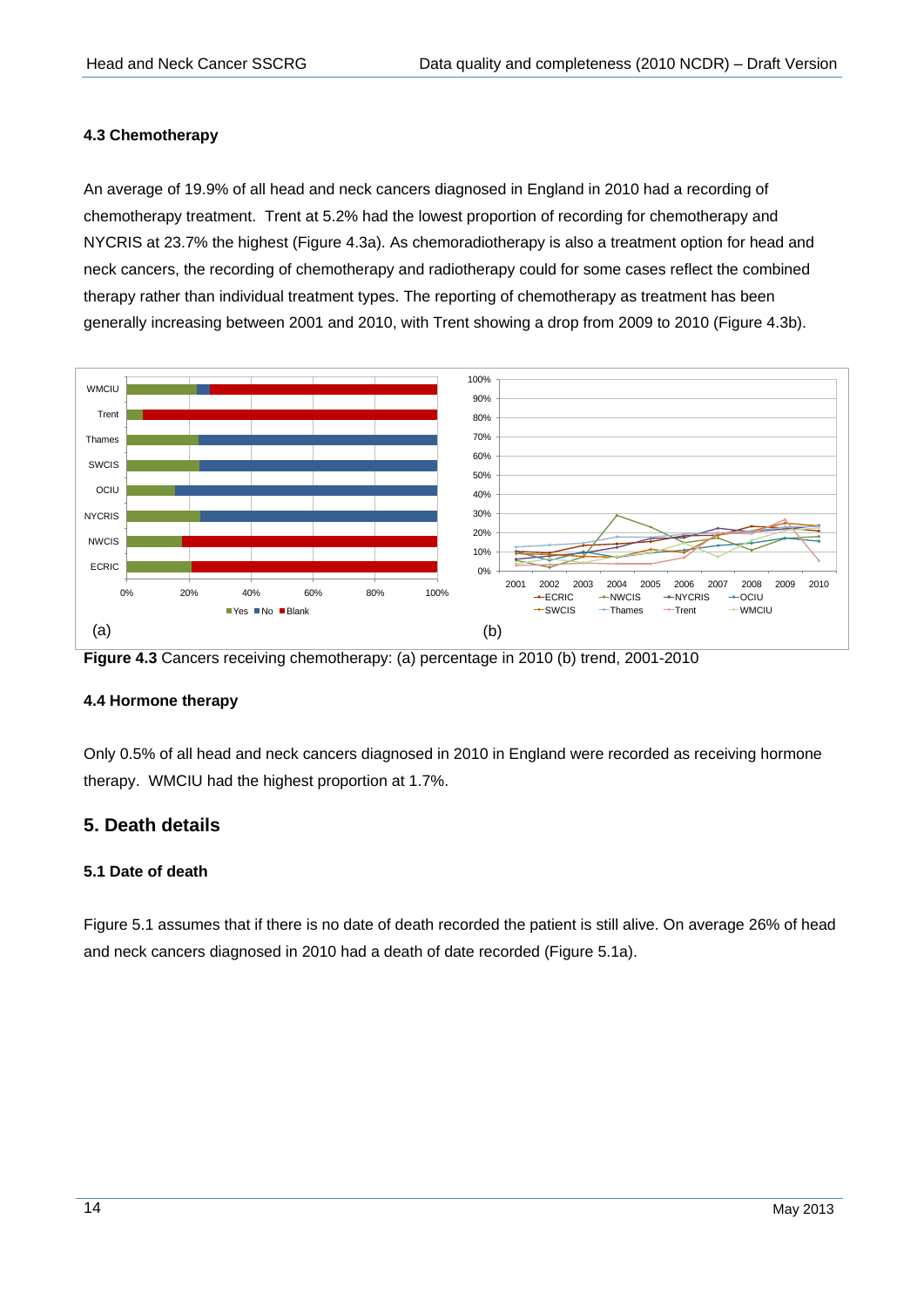

**Figure 5.1** Death date recording in 2010

#### <span id="page-17-0"></span>**5.2 Cause of death**

There are four cause of death fields in the NCDR data, corresponding to the four causes of death given on a death certificate. More than 98% of head and neck cancers with date of death had a cause of death recorded. NYCRIS achieved 100% completeness (Figure 5.2a). Trent and NWCIS had a low completeness of cause of death in the earlier part of the period examined. However, the recording for the registries has been high since 2008 (Figure 5.2b).



**Figure 5.2** Cause of death recording for patients that have died: (a) completeness of in 2010 (b) trend with valid code, 2001-2010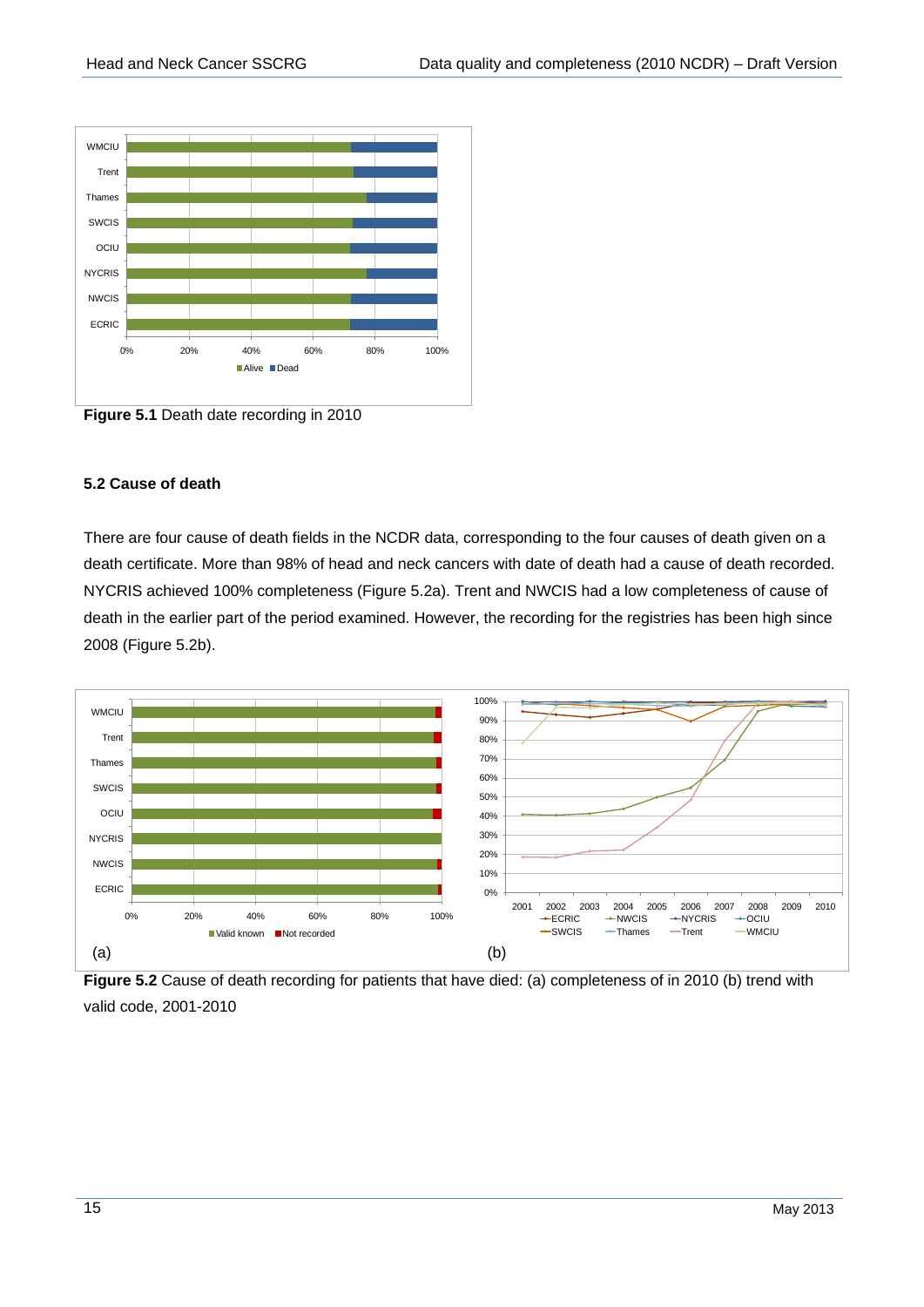#### <span id="page-18-0"></span>**5.3 Place of death**

Figure 5.3a/b shows the proportion of records that have a place of death recorded where the patient is known to have died. For 74.1% of head and neck cancer patients in 2010 reported as dead a valid known code for a place of death was reported. NWCIS achieved 100% recording (Figure 5.3a). Four registries were over 90% complete for place of death coding. Thames Cancer Registry does not appear to record place of death. For the latter part of the period examined, SWCIS and OCIU showed a decreasing trend in place of death recording (Figure 5.3b).



**Figure 5.3** Place of death recording for patients that have died: (a) completeness in 2010 (b) trend with valid known code, 2001-2010

## <span id="page-18-1"></span>**6. Stage details**

#### <span id="page-18-2"></span>**6.1 Tumour grade**

Tumour grade was reported on 60.1% of head and neck cases diagnosed in 2010. This ranged from 34.4% for Trent to 69.1% for WMCIU (Figure 6.1a). In the period 2001 to 2010 the recoding of tumour grade using a valid known code varied for most of the cancer registries between 50% and 70%. Between 2001 and 2007 Trent had a low (below 5%) completeness. This considerably increased from 2009 to 2010, but still remained lower than other registries (Figure 6.1b).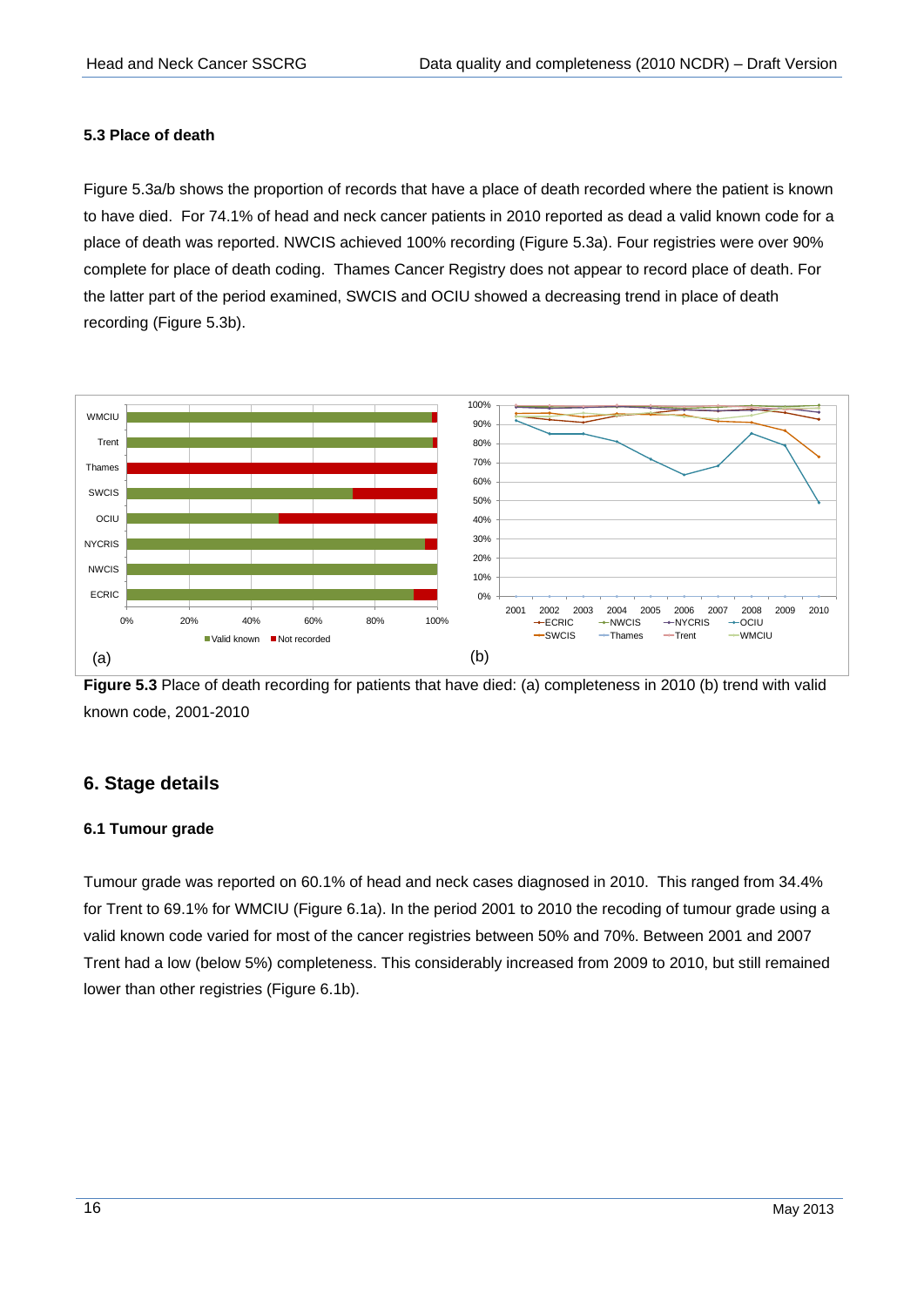

**Figure 6.1** Coding of tumour grade: (a) completeness in 2010 (b) trend with valid known code, 2001-2010

#### <span id="page-19-0"></span>**6.2 Tumour size**

Tumour size relates to the diameter of the tumour measured in millimetres. Recorded tumour sizes for head and neck cancers diagnosed in 2010 ranged largely from 0mm to 150mm. There were three cases with size more than 500mm. Overall tumour size was collected for 22.1% of all head and neck cancers, ranging from 0% for OCIU and NYCRIS to nearly 45% for ECRIC (Figure 6.2a). Tumour size recording has been increasing for many of the cancer registries between 2001 and 2010 (Figure 6.2b). OCIU and NYCRIS had zero (or close to zero) cases with recorded tumour size throughout the period.



**Figure 6.2** Tumour size recording: (a) completeness in 2010 (b) trend with valid known code, 2001-2010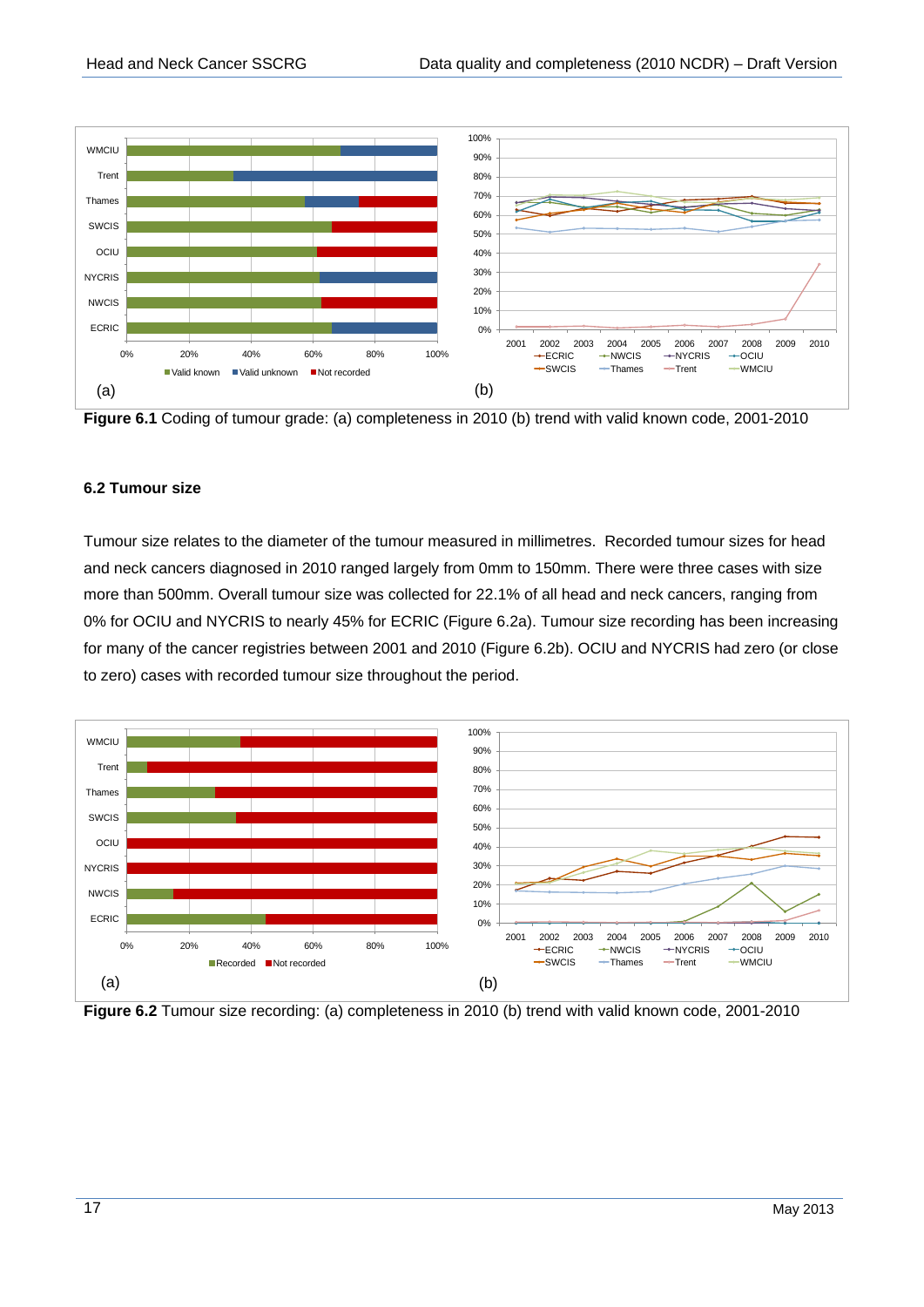#### <span id="page-20-0"></span>**6.3 Nodes examined**

Overall, 22.1% of cases had the number of nodes examined recorded. This ranged from 6.1% for Trent and 30.0% for SWCIS (Figure 6.3a). An increasing trend in the number of nodes examined was recorded, with NWCIS, OCIU, NYCRIS and Trent showing most of the improvement from 2007 registrations (Figure 6.3b).



**Figure 6.3** Coding of number of nodes examined: (a) completeness in 2010 (b) trend with valid known code, 2001-2010

#### <span id="page-20-1"></span>**6.4 Nodes positive**

On average 22.9% of head and neck cases diagnosed in 2010 had positive nodes recorded, ranging from 6.1% for Trent and 37.9% for NYCRIS. A valid number of positive nodes, includes zero.



**Figure 6.4** Coding of number of positive nodes found: (a) completeness in 2010 (b) trend with valid known code, 2001-2010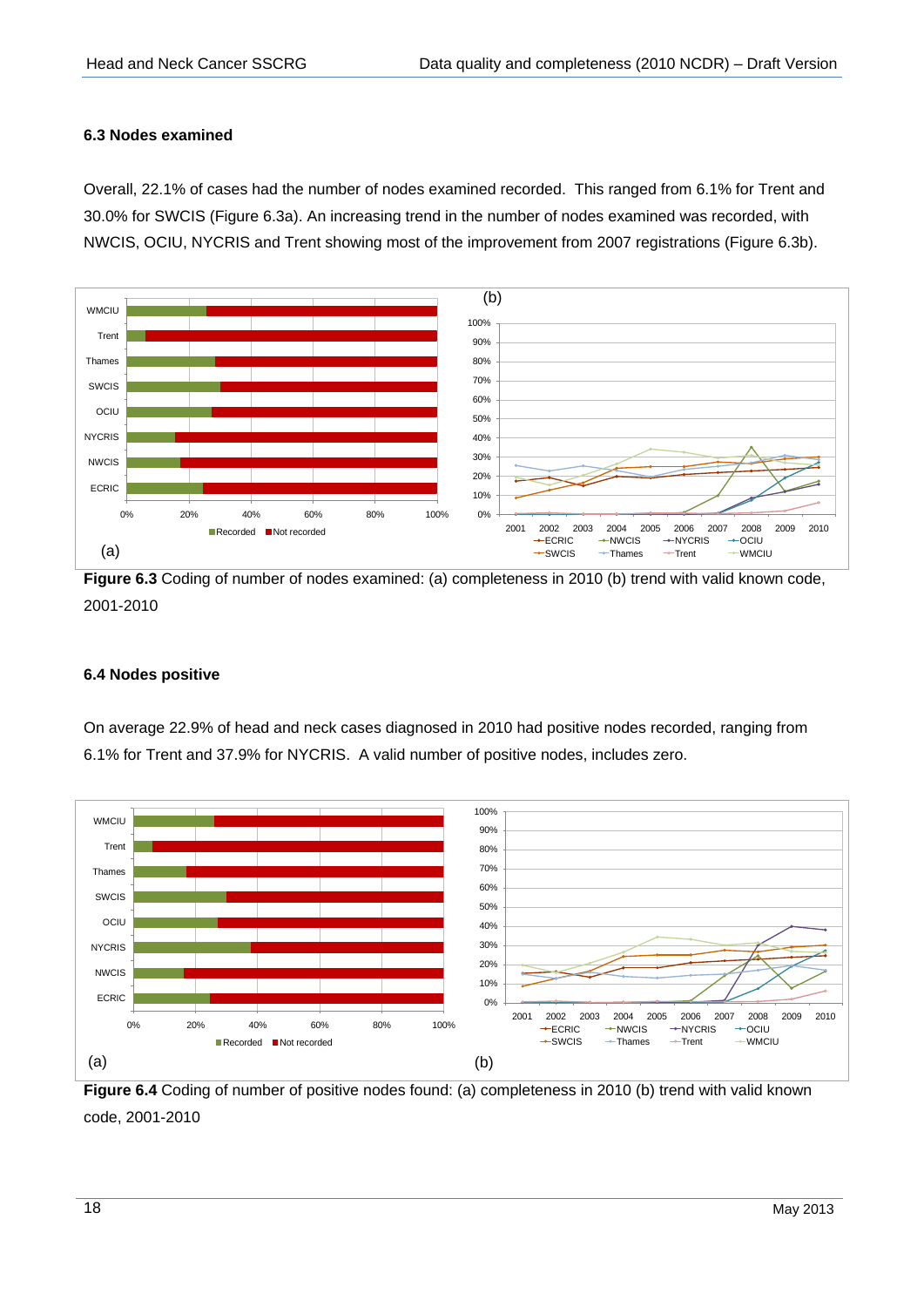Comparing figures 6.3a/b and 6.4a/b, ECRIC, OCIU, SWCIS and Trent only record positive nodes where nodes were examined. NWCIS and Thames have more records with nodes examined than positive nodes recorded. NYCRIS has fewer records with nodes examined than positive nodes recorded.

#### <span id="page-21-0"></span>**6.5 Metastases**

This field records the presence of distant metastases at diagnosis. On average 33.5% of cases had the presence of distant metastases recorded. This ranged from 2.1% with valid known code for Trent to 57.4% for Thames (Figure 6.5a). Thames showed the highest metastases recording between 2001 and 2010, but this has been decreasing in the later part of the time period (Figure 6.5b).



**Figure 6.5** Metastases recording: (a) completeness in 2010 (b) trend with valid known code, 2001-2010

#### <span id="page-21-1"></span>**6.6 Clinical stage**

The staging system used in the NCDR is the Union for International Cancer Control (UICC) TNM Classification of Malignant Tumours. This section relates to clinical stage. Only WMCIU recorded information on the edition of TNM used in clinical stage recording (Figure 6.6.1)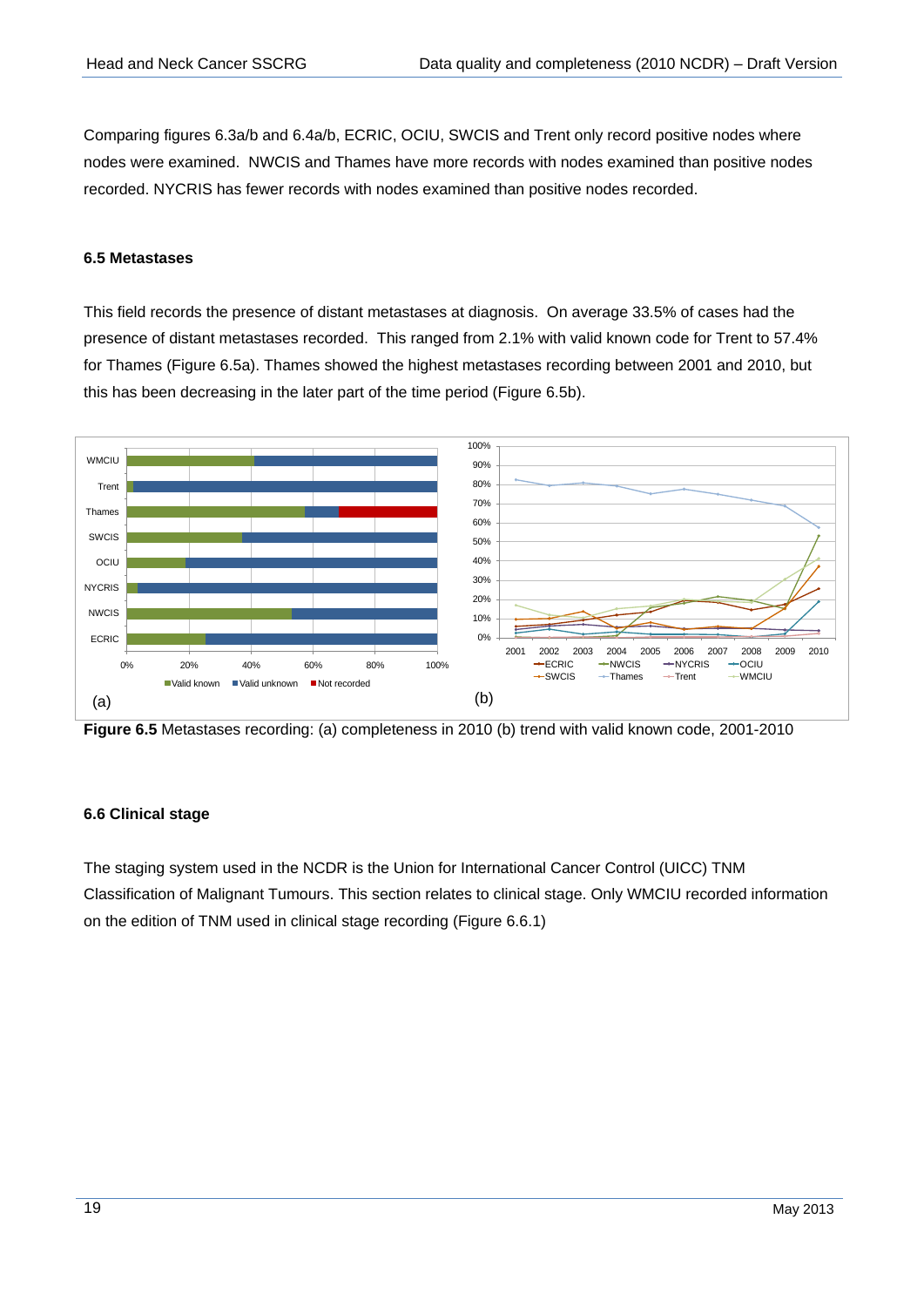

**Figure 6.6.1** Completeness in 2010 of UICC staging system (clinical)

<span id="page-22-0"></span>All diagnoses of cancer should ideally be confirmed microscopically. A clinical classification is one based on evidence acquired before treatment, for example from physical examination, imaging, endoscopy, biopsy or surgical exploration<sup>3</sup>. On average the completeness of T component was 25%. NWCIS and Trent recorded the T component for 0% of the head and neck cancers in 2010 (Figure 6.6.2a). WMCIU had the highest percentage recording (58.7%). Between 2001 and 2010 Thames Cancer Registry showed a relatively steady level of T component reporting at around 30% (Figure 6.6.2b).



**Figure 6.6.2** T component of TNM clinical: (a) completeness in 2010 (b) trend with valid known code, 2001-2010

1

<sup>3</sup> Sobin LH, Gospodarowicz MK, Wittekind C, (eds). *TNM Classification of Malignant Tumours*. 7th edition. Chichester: Wiley-Blackwell; 2009.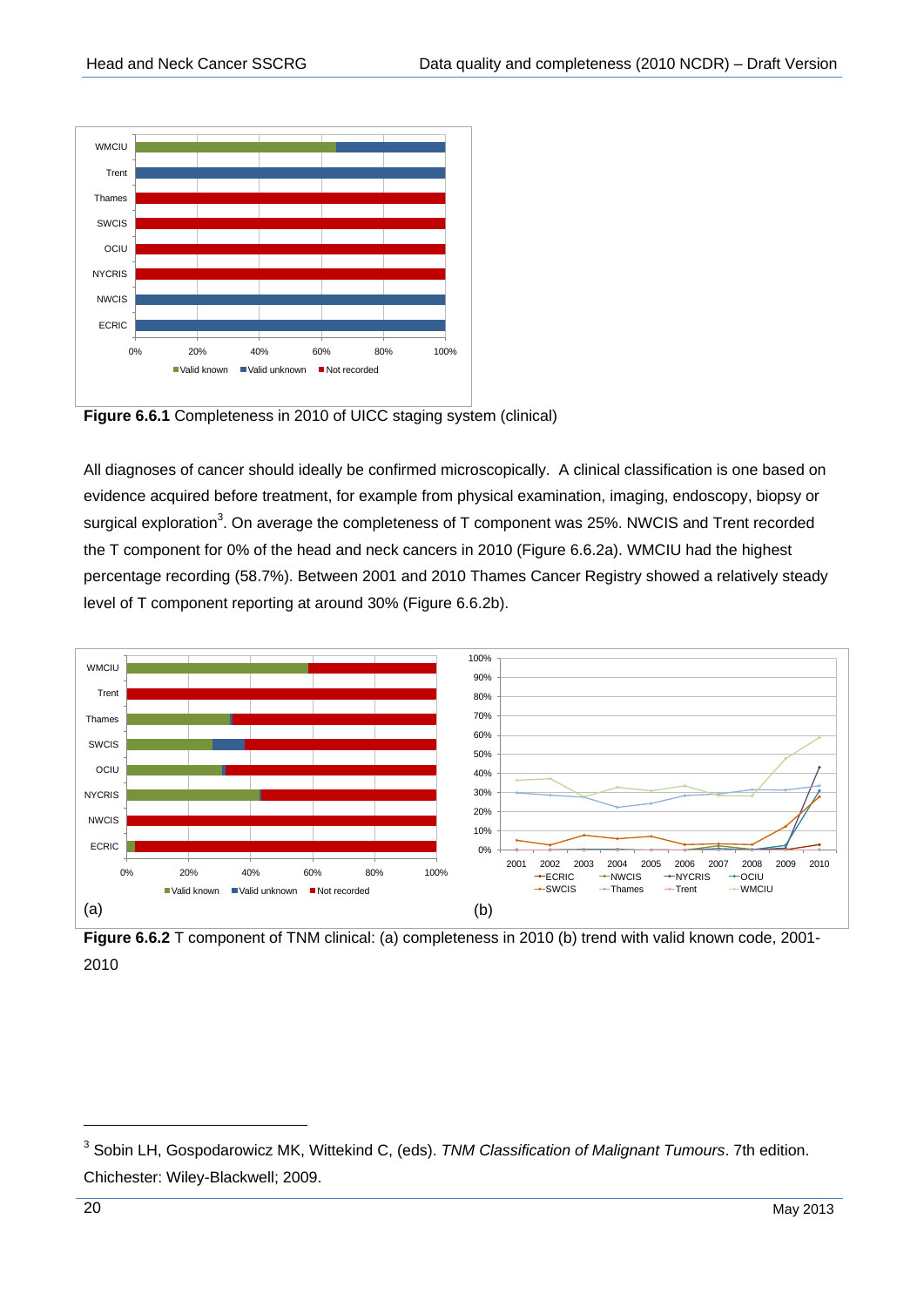On average the completeness of N and M component was 24.5% and 17.7% respectively with trends by cancer registry and by year of diagnosis similar to T component (Figure 6.6.3 and Figure 6.6.4).



**Figure 6.6.3** N component of TNM clinical: (a) completeness in 2010 (b) trend with valid known code, 2001- 2010



**Figure 6.6.4** M component of TNM clinical: (a) completeness in 2010 (b) trend with valid known code 2001- 2010

TNM stage grouping is defined by the TNM handboo[k](#page-22-0)<sup>3</sup>. With 2.5% of all head and neck cancers with valid TNM clinical stage recorded the reporting is very low. WMCIU has 20.3% of cases with a stage group and NYCRIS 1.8% (Figure 6.6.5a). WMCIU had generally the highest completeness of TNM clinical stage between 2001 and 2010 (Figure 6.6.5b). As the individual T, N and M clinical components have higher level of completeness, the proportion of overall TNM stage grouping can be increased by integrating all individual components during analysis.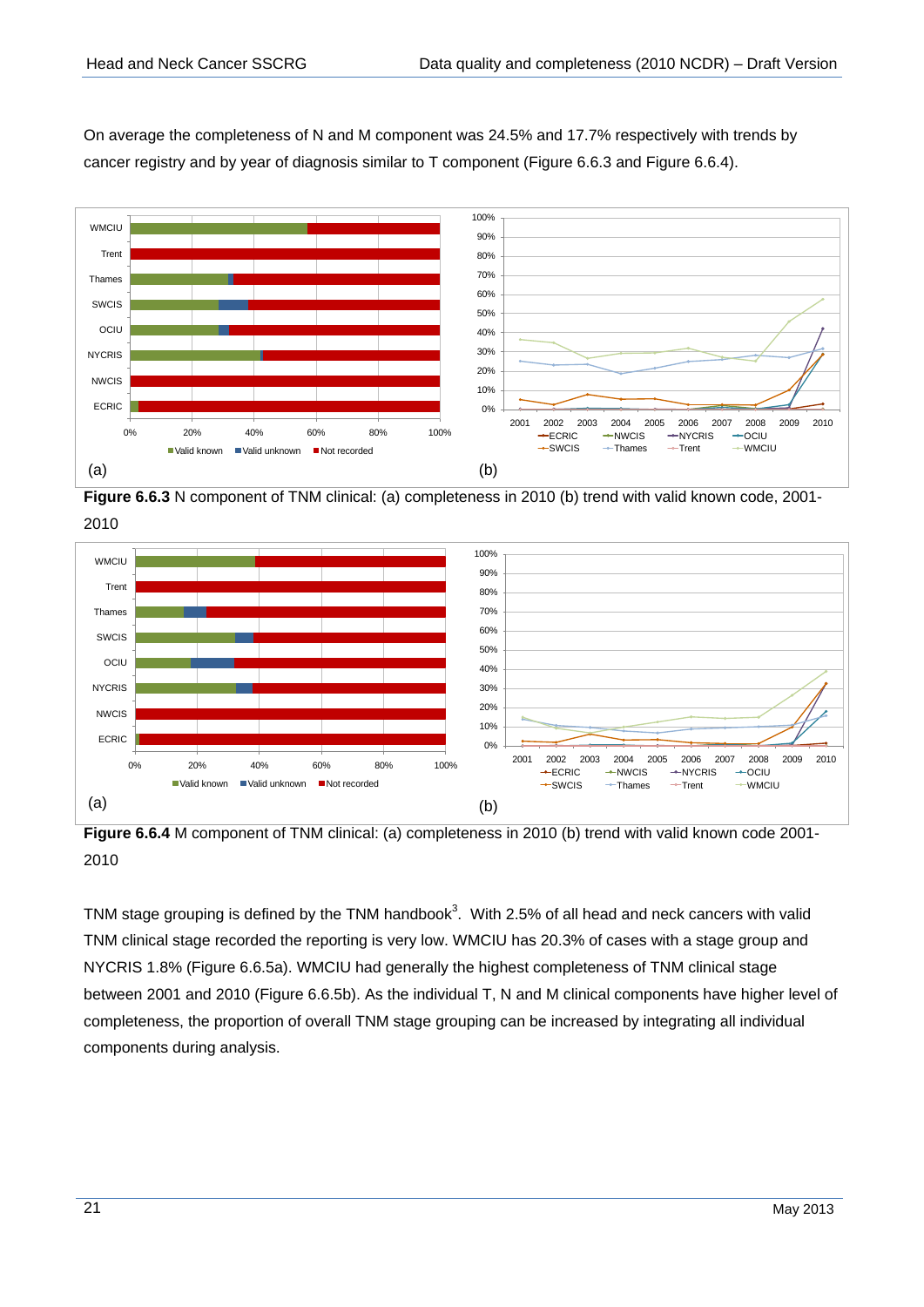

**Figure 6.6.5** TNM stage, clinical: (a) completeness in 2010 (b) trend with valid known code 2001-2010

#### <span id="page-24-0"></span>**6.7 Pathological stage**

WMCIU recorded valid known information (47.4% of all head and neck cancers) on the edition of TNM used in pathological stage recording (Figure 6.7.1). Trent had also some cases with valid known code but the proportion was below 1%.



**Figure 6.7.1** Completeness of UICC staging system (pathological)

The pathological classification is based on evidence acquired before treatment, supplemented or modified by additional evidence acquired from surgery and pathological examination<sup>3</sup>[.](#page-22-0) On average the completeness of T component pathological was 24.4%. In 2010, WMCIU had the highest completeness of T component recorded (42.8%), followed by OCIU (38.6%) and Thames (32.4%). Trent with 3.9% of head and neck cancers with T pathological reported achieved the lowest percentage (Figure 6.7.2a). In the later part of the 2001-2010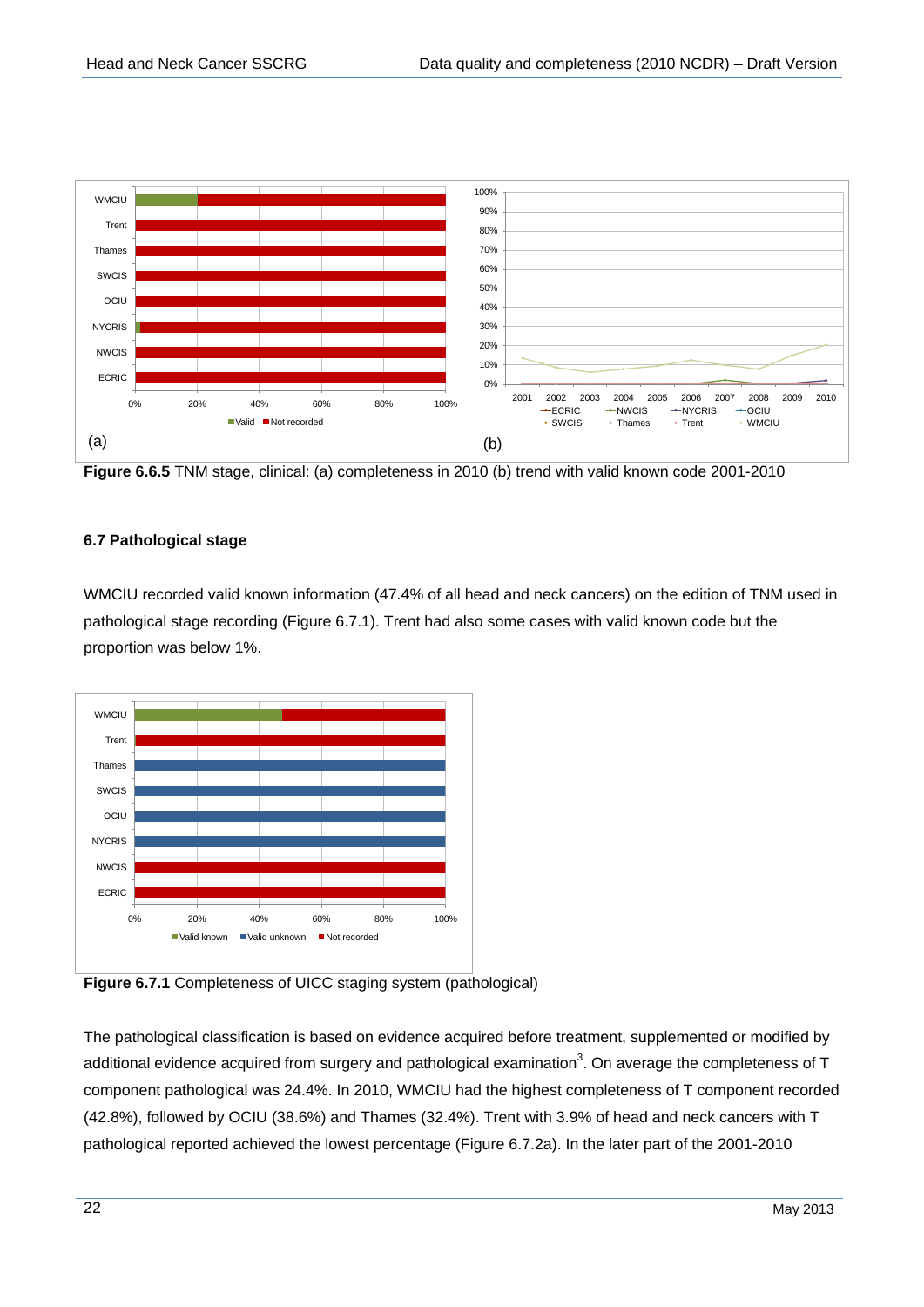diagnosis period, there was an increasing trend in the recording of the T component for pathological stage for many of the cancer registries (Figure 6.7.2b).



**Figure 6.7.2** T component of TNM pathological: (a) completeness in 2010 (b) trend with valid known code, 2001-2010

On average the completeness of valid known N component was 17.6%. SWCIS had the highest percentage of tumour with N pathological recorded (34.1%), followed by OCIU (28.0%) and WMCIU (27.1%) (Figure 6.7.3a). Trent had the lowest proportion (2.9%). Similar to T component, in the later part of the 2001-2010 diagnosis period the recording of the N component for pathological stage increased for many of the cancer registries (Figure 6.7.3b).



Figure 6.7.3 N component of TNM pathological: (a) completeness in 2010 (b) trend with valid known code, 2001-2010

On average the completeness of valid known M component pathological was low at 3.0%. SWCIS had the highest percentage of tumours with M pathological recorded (9.0%) (Figure 6.7.4a). Trent and NYCRIS had the lowest proportions (0.5%).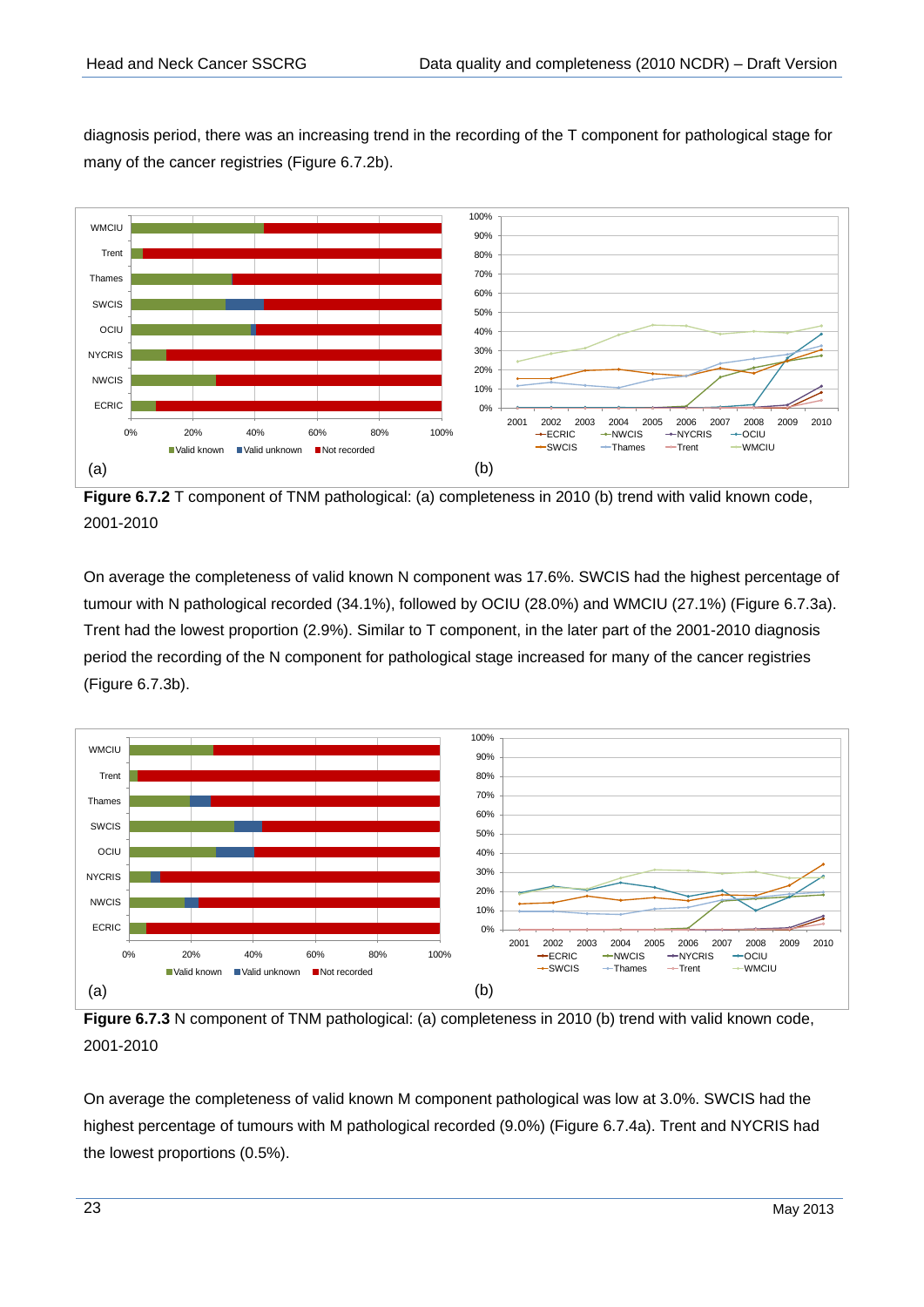

Figure 6.7.4 M component of TNM pathological: (a) completeness in 2010 (b) trend with valid known code 2001-2010

With 0.7% of all head and neck cancers with valid TNM pathological stage recorded, the reporting is very low. WMCIU had 3.4% of cases with a stage group with NYCRIS and NWCIS about 1% (Figure 6.7.5a). The reporting of TNM stage pathological for OCIU, SWCIS and Thames was 0%. As the individual T, N and M pathological components have higher level of completeness, the proportion of overall TNM stage grouping can be increased by integrating all individual components during analysis.



**Figure 6.7.5** TNM stage, pathological: (a) completeness in 2010 (b) trend with valid known code, 2001-2010

#### <span id="page-26-0"></span>**6.8 Integrated stage**

A third classification of stage information is TNM integrated. This is a hybrid of the clinical and pathological T, N and M values. Only WMCIU recorded valid information (84.2% of all head and neck cancers) on the edition of TNM used in integrated stage recording (Figure 6.8.1)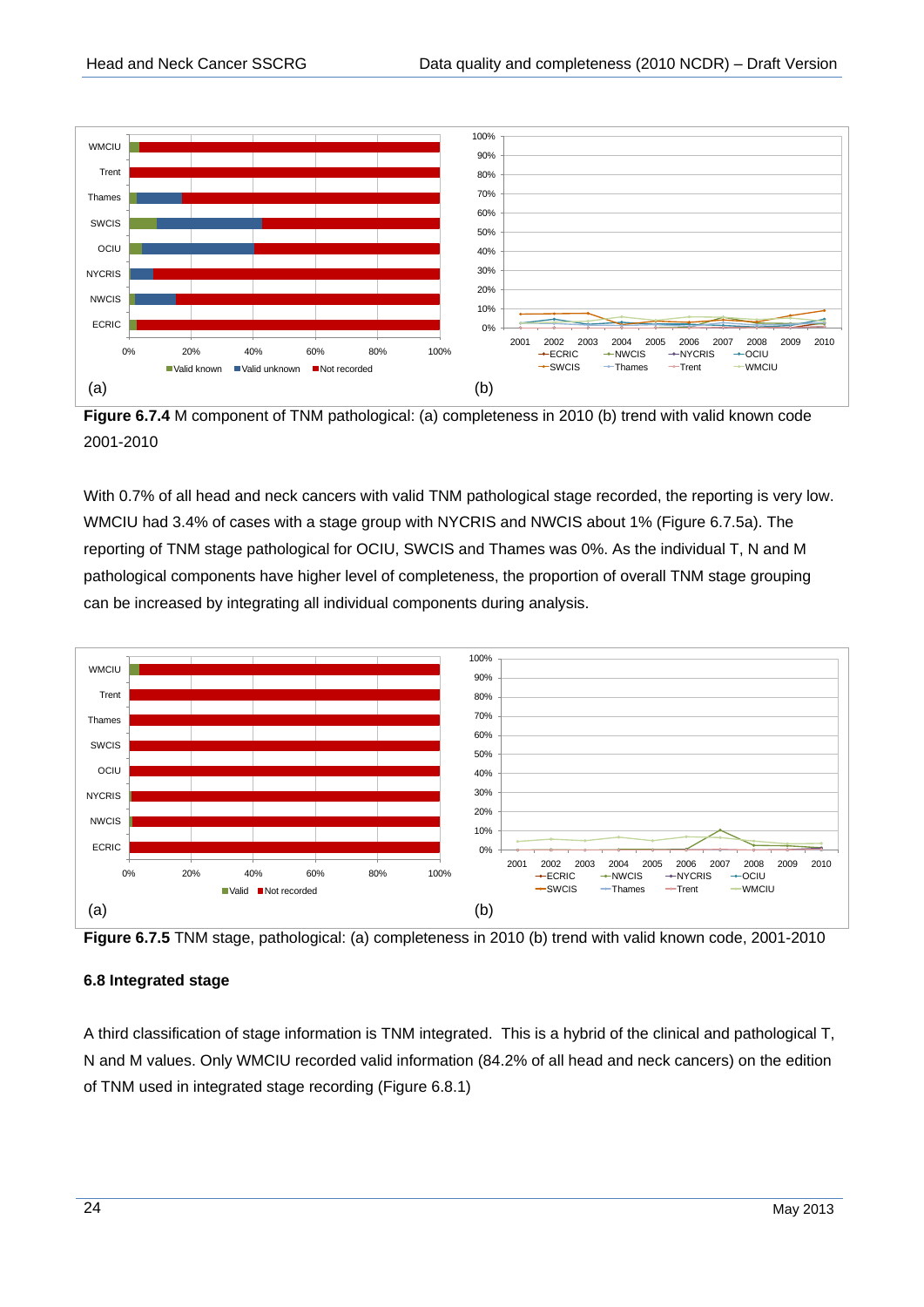

**Figure 6.8.1** Completeness of UICC staging system (integrated)

On average the completeness of T component integrated was 34.8%. In 2010, WMCIU had the highest completeness of T component recorded (78.9%), followed by NWCIS (77.0%) and ECRIC (75.6%). OCIU, SWCIS and Thames had 0% completeness for T integrated (Figure 6.8.2a). In the later part of the 2001-2010 diagnosis period there was an increasing trend in the recording of the T component for integrated stage for ECRIC, NWCIS, WMCIU and NYCRIS (Figure 6.8.2b).



**Figure 6.8.2** T component of TNM integrated: (a) completeness in 2010 (b) trend with valid known code, 2001-2010

On average the completeness of valid known N component was 30.5%. NWCIS had the highest percentage of tumour with N integrated recorded (71.1%), followed by WMCIU (68.4%) and ECRIC (58.4%) (Figure 6.8.3a). OCIU, SWCIS and Thames had 0% completeness for N integrated. In the later part of the 2001-2010 diagnosis period there was an increasing trend in the recording of the N component for pathological stage for ECRIC, NWCIS, WMCIU and NYCRIS (Figure 6.8.3b).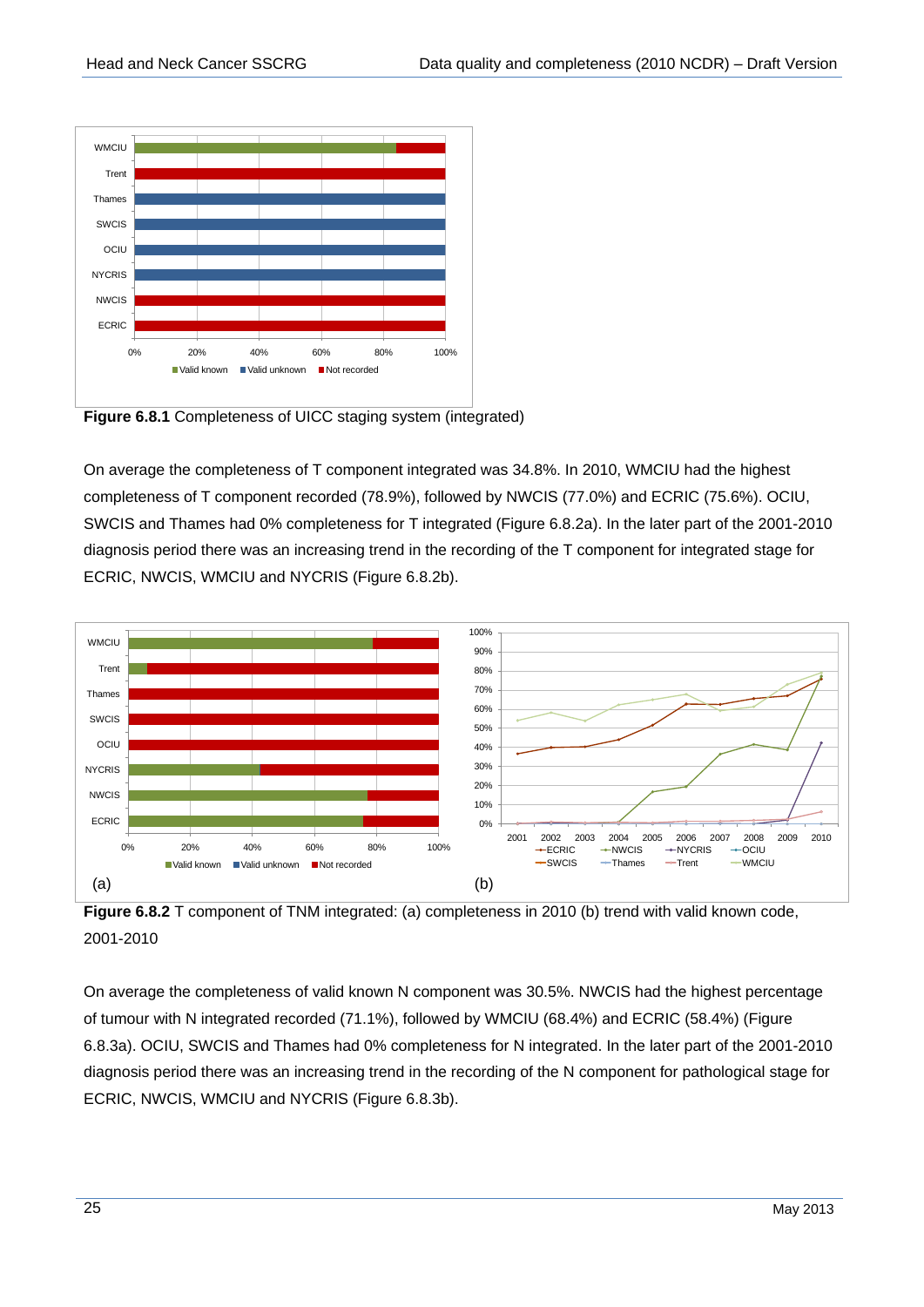

**Figure 6.8.3** N component of TNM integrated: (a) completeness in 2010 (b) trend with valid known code, 2001-2010

On average the completeness of valid known M component was 19.4%. NWCIS had the highest percentage of tumour with M integrated recorded (53.2%), followed by WMCIU (41.0%) (Figure 6.8.4a). OCIU, SWCIS and Thames had 0% completeness for M integrated (Figure 6.8.4a).



**Figure 6.8.4** M component of TNM integrated: (a) completeness in 2010 (b) trend with valid known code, 2001-2010

On average 12.6% of all head and neck cancers had a valid TNM integrated stage recorded. In 2010, ECRIC had the highest reporting of TNM integrated stage recorded (63.8%). OCIU, SWCIS and Thames had 0% reporting for TNM integrated (Figure 6.8.5a). ECRIC had the highest TNM integrated stage reporting between 2001 and 2010 (Figure 6.8.2b). As the individual T, N and M integrated components have higher level of completeness, the proportion of overall TNM stage grouping can be increased by integrating all individual components during analysis.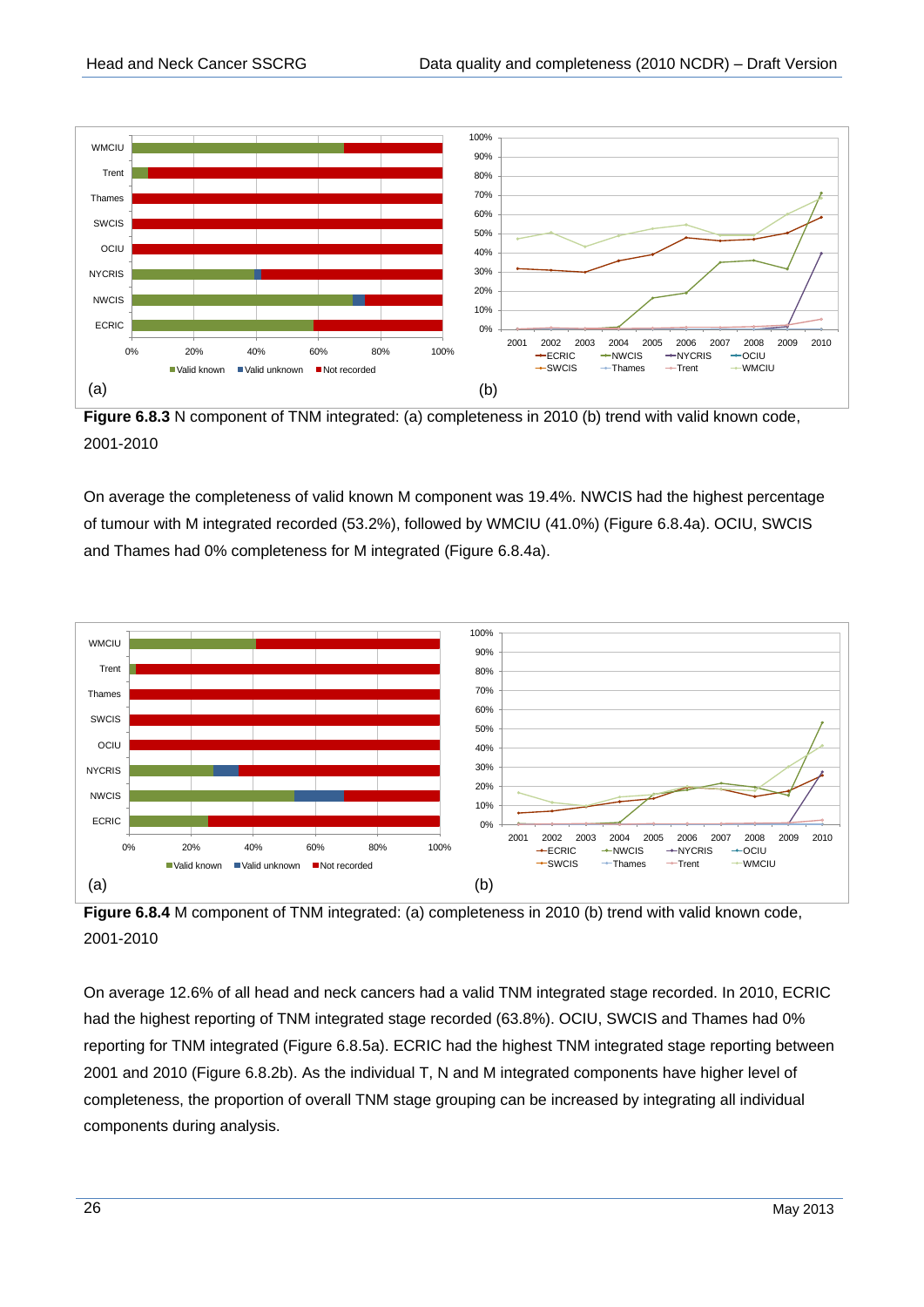

**Figure 6.8.5** TNM stage, integrated: (a) completeness in 2010 (b) trend with valid known code, 2001-2010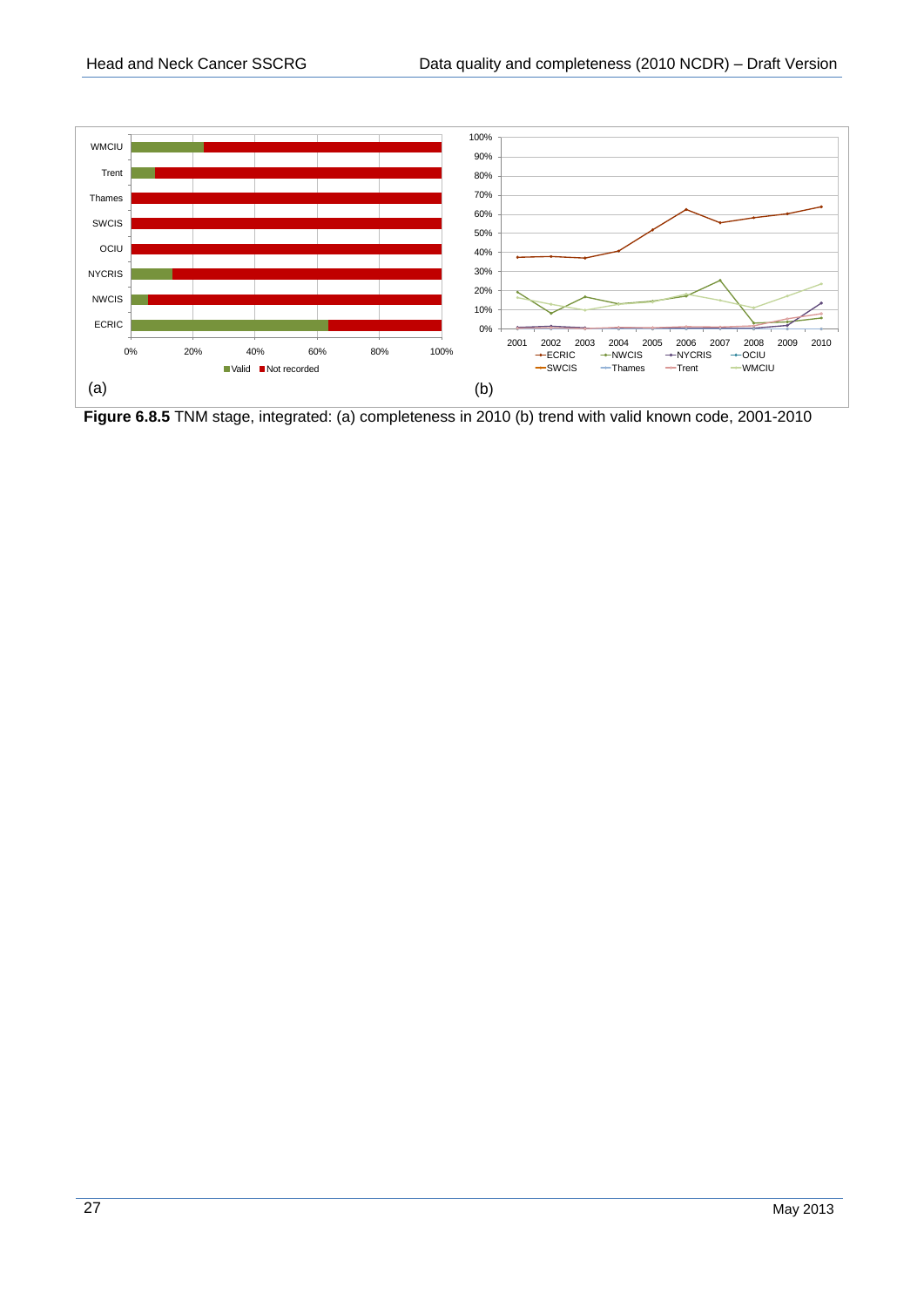<span id="page-30-0"></span>

| Appendix 1: Head and neck cancer definition |  |  |  |  |
|---------------------------------------------|--|--|--|--|
|---------------------------------------------|--|--|--|--|

| ICD10 code      | <b>Description</b>                              | <b>Site</b>                 |  |  |  |  |
|-----------------|-------------------------------------------------|-----------------------------|--|--|--|--|
| C <sub>00</sub> | Lip                                             | Lip, tongue and oral cavity |  |  |  |  |
| <b>C01</b>      | Base of tongue                                  | Lip, tongue and oral cavity |  |  |  |  |
| CO <sub>2</sub> | Other and unspecified parts of tongue           | Lip, tongue and oral cavity |  |  |  |  |
| C <sub>03</sub> | Gum                                             | Lip, tongue and oral cavity |  |  |  |  |
| <b>C04</b>      | Floor of mouth                                  | Lip, tongue and oral cavity |  |  |  |  |
| C <sub>05</sub> | Palate                                          | Lip, tongue and oral cavity |  |  |  |  |
| <b>C06</b>      | Other and unspecified parts of mouth            | Lip, tongue and oral cavity |  |  |  |  |
| <b>C07</b>      | Parotid gland                                   | Salivary glands             |  |  |  |  |
| <b>C08</b>      | Other and unspecified major salivary glands     | Salivary glands             |  |  |  |  |
| C <sub>09</sub> | Tonsil                                          | Pharynx and tonsil          |  |  |  |  |
| C10             | Oropharynx                                      | Pharynx and tonsil          |  |  |  |  |
| C11             | Nasopharynx                                     | Pharynx and tonsil          |  |  |  |  |
| C <sub>12</sub> | Pyriform sinus                                  | Pharynx and tonsil          |  |  |  |  |
| C <sub>13</sub> | Hypopharynx                                     | Pharynx and tonsil          |  |  |  |  |
| C14             | Other ill-defined sites lip/oral cavity/pharynx | Pharynx and tonsil          |  |  |  |  |
| C30             | Nasal cavity and middle ear                     | Nose, ear and sinus         |  |  |  |  |
| C31             | Accessory sinuses                               | Nose, ear and sinus         |  |  |  |  |
| C32             | Larynx                                          | Larynx                      |  |  |  |  |
| C73             | Thyroid gland                                   | Thyroid gland               |  |  |  |  |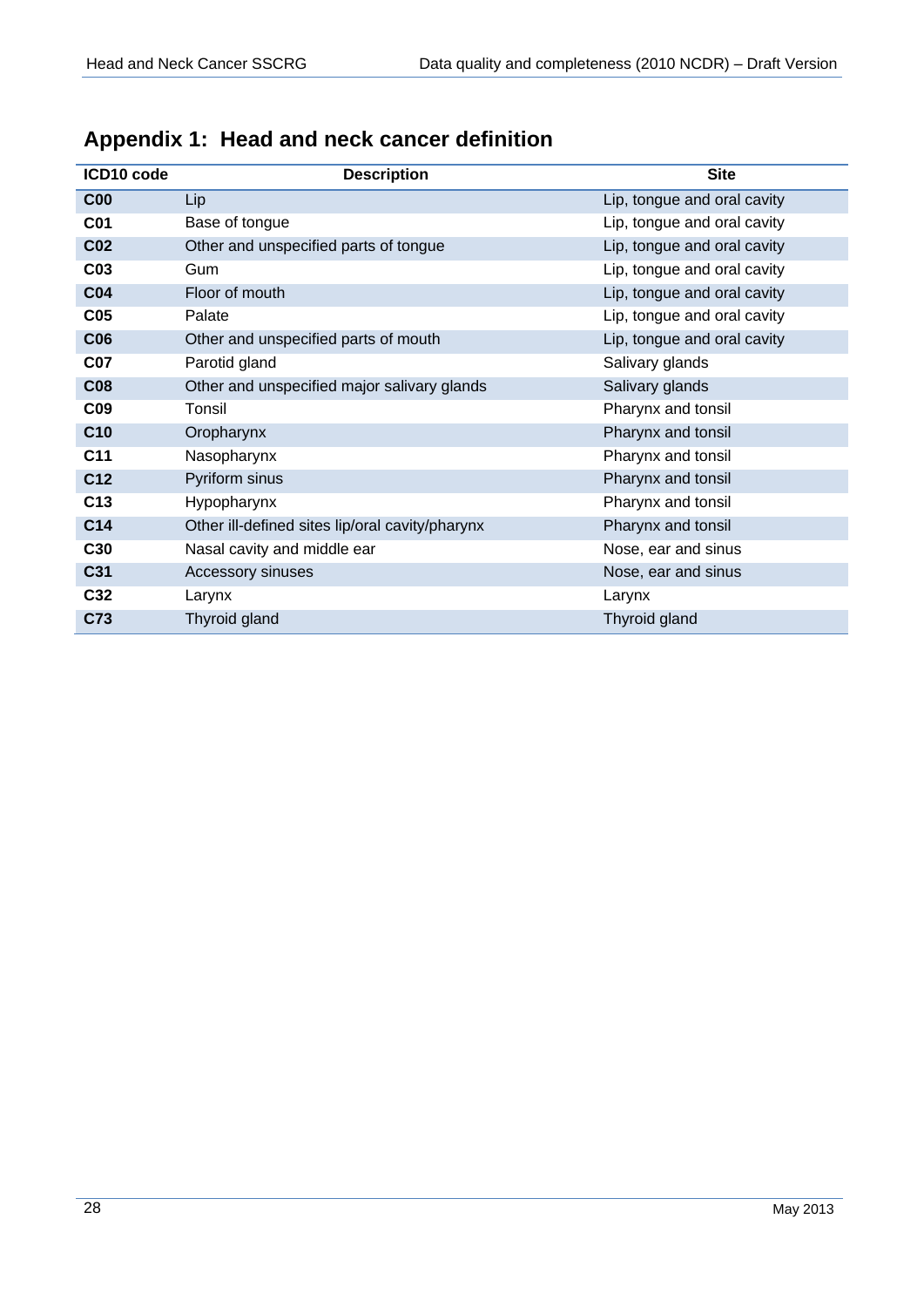<span id="page-31-0"></span>

| Appendix 2: Paired head and neck cancer sites |  |  |  |  |  |
|-----------------------------------------------|--|--|--|--|--|
|-----------------------------------------------|--|--|--|--|--|

| ICD10 code        | <b>Description</b>                    |
|-------------------|---------------------------------------|
| C <sub>06.0</sub> | Cheek mucosa                          |
| C07               | Parotid gland                         |
| C08.0             | Submandibular gland                   |
| C <sub>08.1</sub> | Sublingual gland                      |
| C <sub>09.0</sub> | Tonsillar fossa                       |
| C <sub>09.1</sub> | Tonsillar pillar                      |
| C <sub>09.8</sub> | Overlapping lesion of tonsil          |
| C <sub>09.9</sub> | Tonsil unspecified                    |
| C <sub>30.1</sub> | Middle ear                            |
| C <sub>31.0</sub> | Maxillary sinus                       |
| C <sub>31.1</sub> | Ethmoidal sinus                       |
| C <sub>31.2</sub> | <b>Frontal sinus</b>                  |
| C <sub>31.3</sub> | Sphenoidal sinus                      |
| C <sub>31.8</sub> | Overlapping lesion of accessory sinus |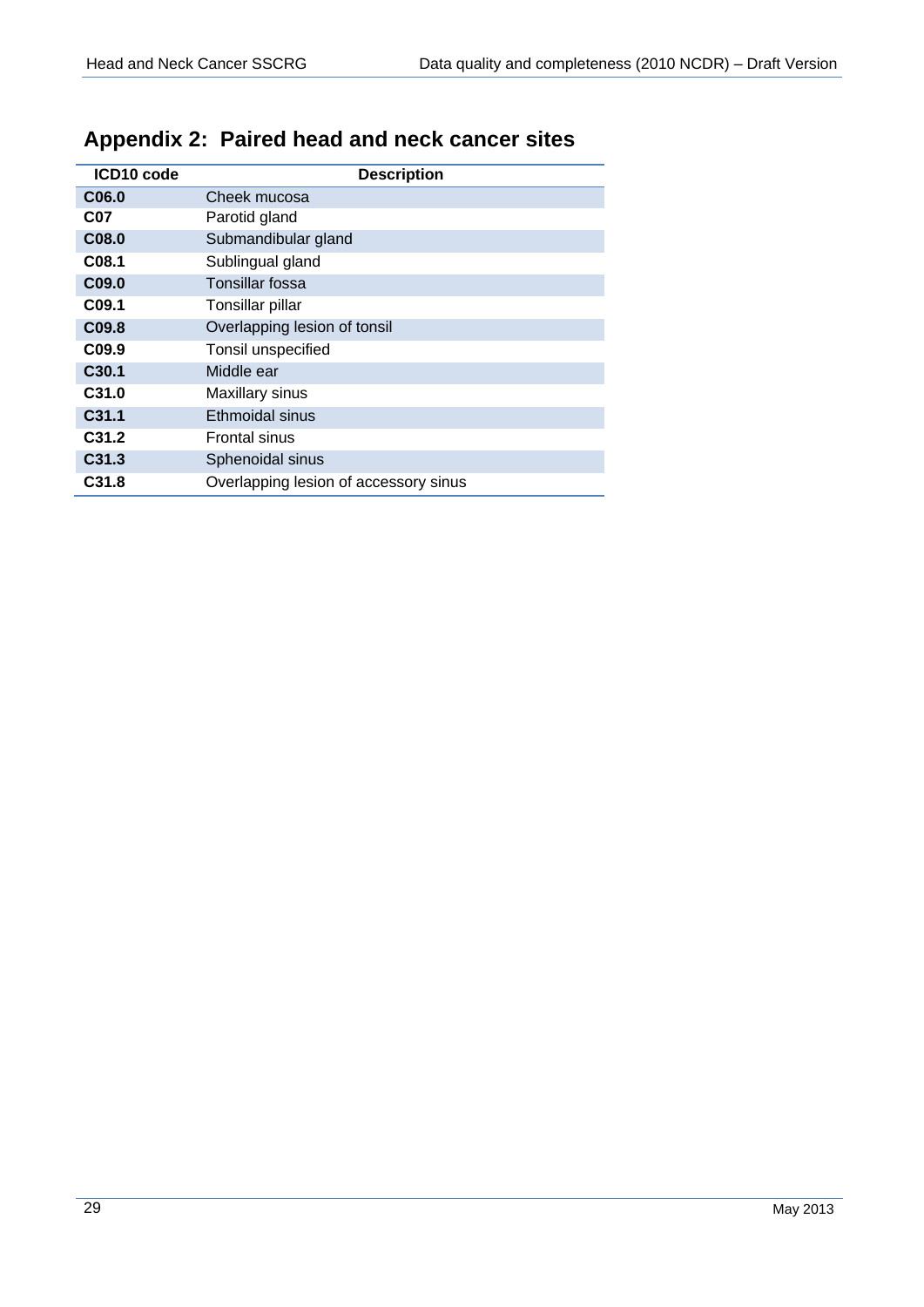# **Appendix 3: Quality of the head and neck cancer dataset, England 2010**

<span id="page-32-0"></span>

|                                      | <b>ECRIC</b> | <b>NWCIS</b> | <b>NYCRIS</b> | <b>OCIU</b> | <b>SWCIS</b> | <b>Thames</b> | <b>Trent</b> | <b>WMCIU</b>      |
|--------------------------------------|--------------|--------------|---------------|-------------|--------------|---------------|--------------|-------------------|
| <b>Total number of registrations</b> | 1046         | 1576         | 1521          | 511         | 1421         | 2104          | 1074         | 1152              |
|                                      |              |              |               |             |              |               |              |                   |
| <b>Patient details</b>               |              |              |               |             |              |               |              |                   |
| Sex                                  | 100.0%       | 100.0%       | 100.0%        | 100.0%      | 100.0%       | 100.0%        | 100.0%       | 100.0%            |
| Males                                | 59.7%        | 61.3%        | 58.4%         | 55.8%       | 62.1%        | 58.2%         | 63.4%        | 60.0%             |
| Females                              | 40.3%        | 38.7%        | 41.6%         | 44.2%       | 37.9%        | 41.8%         | 36.6%        | 40.0%             |
| Date of birth                        | 100.0%       | 100.0%       | 100.0%        | 100.0%      | 100.0%       | 100.0%        | 100.0%       | 100.0%            |
| NHS number                           |              |              |               |             |              |               |              |                   |
| Valid NHS number                     | 99.8%        | 99.9%        | 99.9%         | 99.6%       | 99.1%        | 99.3%         | 100%         | $\frac{1}{100\%}$ |
| No NHS number                        | 0.2%         | 0.1%         | 0.1%          | 0.4%        | 0.1%         | 0.7%          | 0.0%         | 0.0%              |
| Ethnicity                            |              |              |               |             |              |               |              |                   |
| Valid known                          | 80.1%        | 12.1%        | 89.3%         | 82.0%       | 86.1%        | 32.9%         | 91.4%        | 87.5%             |
| Valid unknown                        | 3.0%         | 8.9%         | 0.0%          | 18.0%       | 13.9%        | 10.9%         | 0.0%         | 0.0%              |
| Not recorded                         | 16.9%        | 78.9%        | 10.7%         | 0.0%        | 0.0%         | 56.2%         | 8.6%         | 12.5%             |
| Postcode                             |              |              |               |             |              |               |              |                   |
| Valid length                         | 100.0%       | 100.0%       | 100.0%        | 100.0%      | 100.0%       | 91.2%         | 100.0%       | 100.0%            |
| Invalid length                       | 0.0%         | 0.0%         | 0.0%          | 0.0%        | 0.0%         | 8.8%          | 0.0%         | 0.0%              |
|                                      |              |              |               |             |              |               |              |                   |
| <b>Tumour details</b>                |              |              |               |             |              |               |              |                   |
| Tumour site                          |              |              |               |             |              |               |              |                   |
| Known anatomical site                | 77.1%        | 76.3%        | 74.7%         | 75.3%       | 74.9%        | 66.3%         | 77.6%        | 75.5%             |
| Unknown anatomical site              | 22.9%        | 23.7%        | 25.3%         | 24.7%       | 25.1%        | 33.7%         | 22.4%        | 24.5%             |
| Morphology system                    |              |              |               |             |              |               |              |                   |
| Valid known                          | 100.0%       | 100.0%       | 100.0%        | 100.0%      | 100.0%       | 100.0%        | 100.0%       | 99.8%             |
| Not recorded                         | 0.0%         | 0.0%         | 0.0%          | 0.0%        | 0.0%         | 0.0%          | 0.0%         | 0.2%              |
| Morphology coding                    |              |              |               |             |              |               |              |                   |
| Valid known                          | 100.0%       | 100.0%       | 100.0%        | 100.0%      | 100.0%       | 100.0%        | 100.0%       | 99.6%             |
| Not recorded                         | 0.0%         | 0.0%         | 0.0%          | 0.0%        | 0.0%         | 0.0%          | 0.0%         | 0.4%              |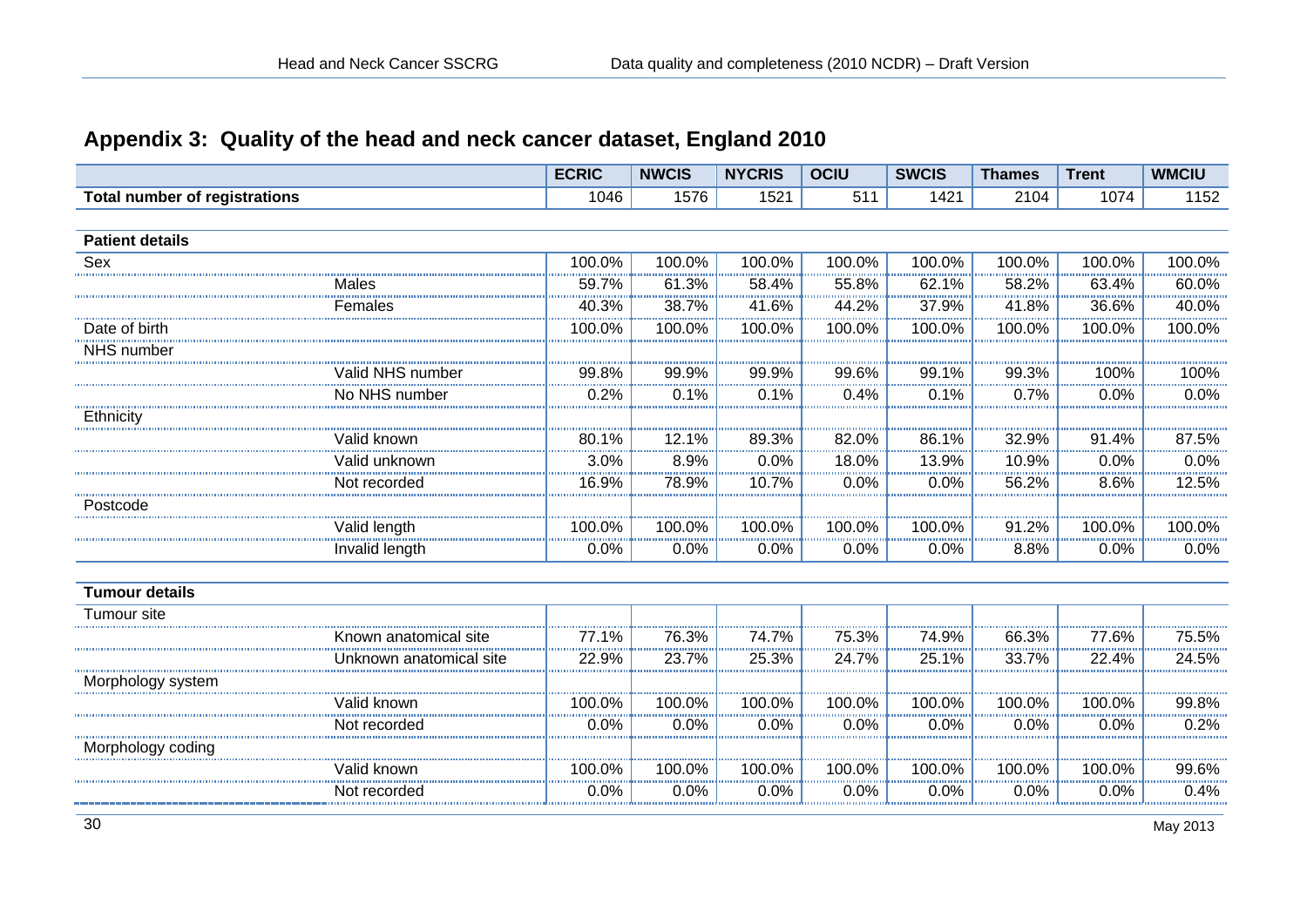|                                      |                | <b>ECRIC</b> | <b>NWCIS</b> | <b>NYCRIS</b> | <b>OCIU</b> | <b>SWCIS</b> | <b>Thames</b> | <b>Trent</b> | <b>WMCIU</b> |
|--------------------------------------|----------------|--------------|--------------|---------------|-------------|--------------|---------------|--------------|--------------|
| Laterality (paired sites only)       |                |              |              |               |             |              |               |              |              |
|                                      | Valid known    | 87.9%        | 79.2%        | 92.6%         | 76.3%       | 86.1%        | 85.5%         | 95.3%        | 87.7%        |
|                                      | Valid unknown  | 12.1%        | 18.9%        | 7.4%          | 23.7%       | 13.9%        | 3.1%          | 4.7%         | 2.4%<br>.    |
|                                      | Not applicable | 0.0%         | 1.9%         | 0.0%          | 0.0%        | 0.0%         | 2.9%          | 0.0%         | 9.9%         |
|                                      | Not recorded   | 0.0%         | 0.0%         | 0.0%          | 0.0%        | 0.0%         | 8.6%          | 0.0%         | $0.0\%$      |
|                                      |                |              |              |               |             |              |               |              |              |
| <b>Diagnosis details</b>             |                |              |              |               |             |              |               |              |              |
| Basis of diagnosis                   |                |              |              |               |             |              |               |              |              |
|                                      | Valid known    | 99.8%        | 98.9%        | 100.0%        | 99.4%       | 99.2%        | 100.0%        | 98.3%        | 100.0%       |
|                                      | Valid unknown  | 0.2%         | 1.1%         | 0.0%          | 0.0%        | 0.0%         | 0.0%          | 1.7%         | 0.0%         |
|                                      | Not recorded   | 0.0%         | 0.0%         | 0.0%          | 0.6%        | 0.8%         | 0.0%          | 0.0%         | 0.0%         |
| Diagnosis date                       |                |              |              |               |             |              |               |              |              |
|                                      | Valid dates    | 99.8%        | 100.0%       | 100.0%        | 100.0%      | 100.0%       | 98.9%         | 100.0%       | 99.3%        |
|                                      | Imputed dates  | 0.2%         | 0.0%         | 0.0%          | 0.0%        | 0.0%         | 1.1%          | 0.0%         | 0.7%         |
| Death Certificate Only registrations |                |              |              |               |             |              |               |              |              |
|                                      | Non-DCO        | 99.9%        | 99.0%        | 99.6%         | 99.0%       | 99.0%        | 99.3%         | 99.7%        | 99.5%        |
|                                      | <b>DCO</b>     | 0.1%         | 1.0%         | 0.4%          | 1.0%        | 1.0%         | 0.7%          | 0.3%         | 0.5%         |
|                                      |                |              |              |               |             |              |               |              |              |
| <b>Treatment</b>                     |                |              |              |               |             |              |               |              |              |
| Surgery                              |                |              |              |               |             |              |               |              |              |
|                                      | Yes            | 64.8%        | 53.6%        | 63.2%         | 64.4%       | 61.2%        | 87.3%         | 38.2%        | 55.4%        |
|                                      | <b>No</b><br>. | 0.0%         | 0.0%         | 36.8%         | 35.6%       | 38.8%        | 12.7%         | 0.0%         | 2.1%         |
|                                      | <b>Blank</b>   | 35.2%        | 46.4%        | 0.0%          | 0.0%        | 0.0%         | 0.0%          | 61.8%        | 42.5%        |
| Radiotherapy                         |                |              |              |               |             |              |               |              |              |
|                                      | Yes            | 56.3%        | 49.4%        | 56.8%         | 54.4%       | 55.2%        | 47.8%         | 11.5%        | 48.1%        |
|                                      | No             | 0.0%         | 0.0%         | 43.2%         | 45.6%       | 44.8%        | 52.2%         | 0.0%         | 7.6%         |
|                                      | <b>Blank</b>   | 43.7%        | 50.6%        | 0.0%          | 0.0%        | 0.0%         | 0.0%          | 88.5%        | 44.4%        |
| Chemotherapy                         |                |              |              |               |             |              |               |              |              |
|                                      | Yes            | 20.8%        | 17.9%        | 23.7%         | 15.5%       | 23.4%        | 23.2%         | 5.2%         | 22.5%<br>    |
|                                      | No             | 0.0%         | 0.0%         | 76.3%         | 84.5%       | 76.6%        | 76.8%         | 0.0%         | 4.3%         |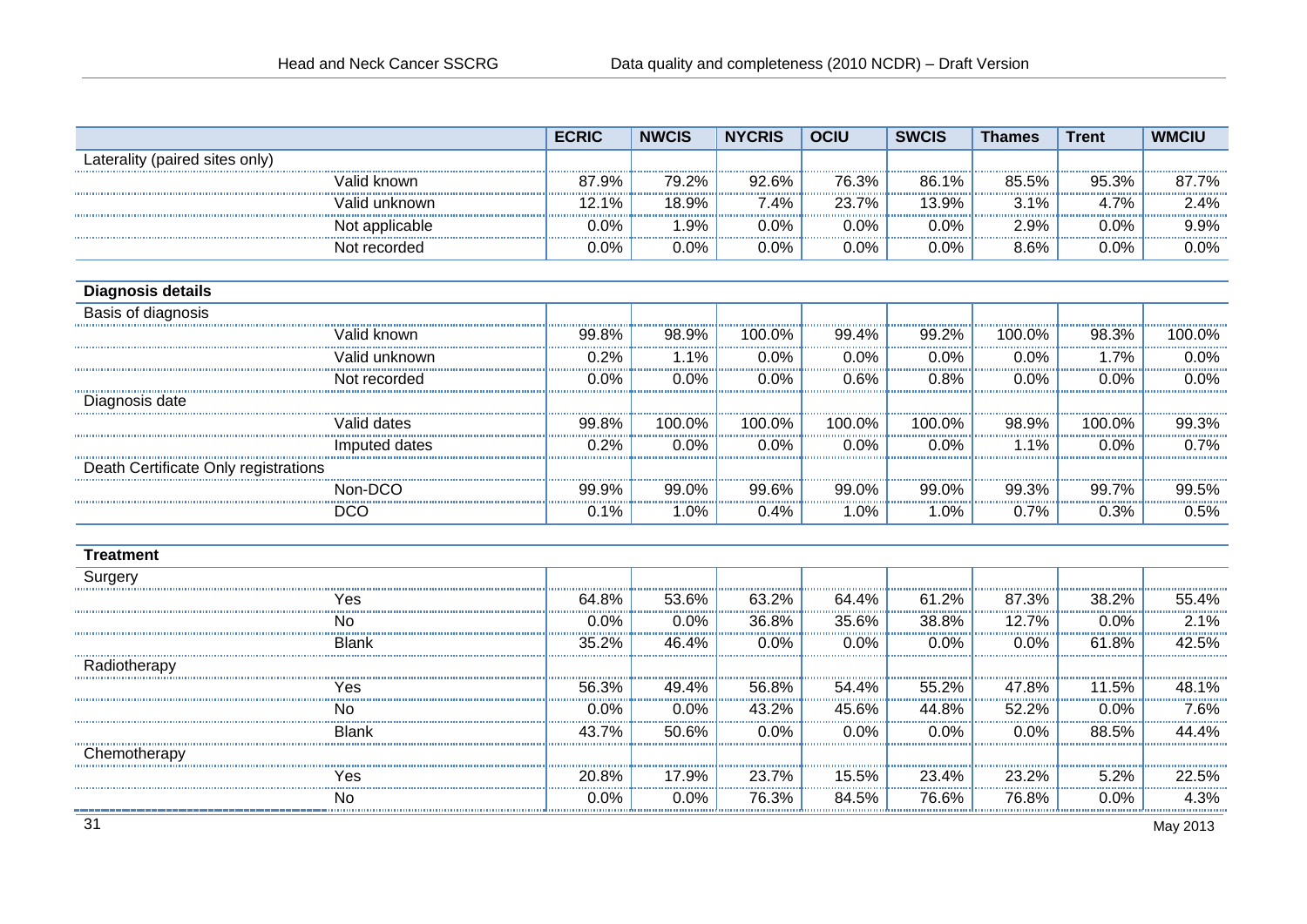|                                                   | <b>ECRIC</b>       | <b>NWCIS</b> | <b>NYCRIS</b> | <b>OCIU</b> | <b>SWCIS</b> | <b>Thames</b> | <b>Trent</b> | <b>WMCIU</b> |
|---------------------------------------------------|--------------------|--------------|---------------|-------------|--------------|---------------|--------------|--------------|
| <b>Blank</b>                                      | 79.2%              | 82.1%        | 0.0%          | 0.0%        | 0.0%         | 0.0%          | 94.8%        | 73.3%        |
| Hormone therapy                                   |                    |              |               |             |              |               |              |              |
| Yes                                               | 0.4%               | 0.4%         | 0.2%          | 0.4%        | 0.1%         | 0.5%          | 0.2%         | 1.7%         |
| No                                                | 0.0%               | 0.0%         | 99.8%         | 99.6%       | 99.9%        | 99.5%         | 0.0%         | 2.1%         |
| <b>Blank</b>                                      | 99.6%              | 99.6%        | 0.0%          | 0.0%        | 0.0%         | 0.0%          | 99.8%        | 96.2%        |
| <b>Death details</b>                              |                    |              |               |             |              |               |              |              |
| Date of death                                     |                    |              |               |             |              |               |              |              |
| Alive                                             | 71.9%              | 72.3%        | 77.3%         | 72.0%       | 72.8%        | 77.4%         | 73.0%        | 72.5%        |
| Dead                                              | 28.1%              | 27.7%        | 22.7%         | 28.0%       | 27.2%        | 22.6%         | 27.0%        | 27.5%        |
| Cause of death (patients with date of death only) |                    |              |               |             |              |               |              |              |
| Valid known                                       | 99.0%              | 98.6%        | 100.0%        | 97.2%       | 98.4%        | 98.5%         | 97.6%        | 98.1%        |
| Not recorded                                      | 1.0%               | 1.4%         | 0.0%          | 2.8%        | 1.6%         | 1.5%          | 2.4%         | 1.9%         |
| Place of death (patients with date of death only) |                    |              |               |             |              |               |              |              |
| Valid known                                       | 92.5%              | 100.0%       | 96.2%         | 49.0%       | 72.9%        | 0.0%          | 98.6%        | $-98.4%$     |
| Not recorded                                      | 7.5%               | 0.0%         | 3.8%          | 51.0%       | 27.1%        | 100.0%        | 1.4%         | 1.6%         |
| <b>Stage details</b>                              |                    |              |               |             |              |               |              |              |
| Tumour grade                                      |                    |              |               |             |              |               |              |              |
| Valid known                                       | 66.1%              | 62.8%        | 62.3%         | 61.3%       | 66.1%        | 57.3%         | 34.4%        | 69.1%        |
| Valid unknown                                     | 33.9%              | 0.0%         | 37.7%         | 0.0%        | 0.0%         | 17.6%         | 65.6%        | 30.9%        |
| Not recorded                                      | 0.0%               | 37.2%        | 0.0%          | 38.7%       | 33.9%        | 25.0%         | 0.0%         | 0.0%         |
| Tumour size                                       |                    |              |               |             |              |               |              |              |
| Recorded                                          | 44.8%              | 15.0%        | 0.1%          | 0.0%        | 35.3%        | 28.6%         | 6.7%         | 36.6%        |
| Not recorded                                      | $\frac{1}{55.2\%}$ | 85.0%        | 99.9%         | 100.0%      | 64.7%        | 71.4%         | 93.3%        | 63.4%        |
| Nodes examined                                    |                    |              |               |             |              |               |              |              |
| Recorded                                          | 24.5%              | 17.3%        | 15.6%         | 27.2%       | 30.0%        | 28.6%         | 6.1%         | 25.8%        |
| Not recorded                                      | 75.5%              | 82.7%        | 84.4%         | 72.8%       | 70.0%        | 71.4%         | 93.9%        | 74.2%        |
| Nodes positive                                    |                    |              |               |             |              |               |              |              |
| Recorded                                          | 24.5%              | 16.4%        | 37.9%         | 27.2%       | 30.0%        | 17.0%         | 6.1%         | 26.0%        |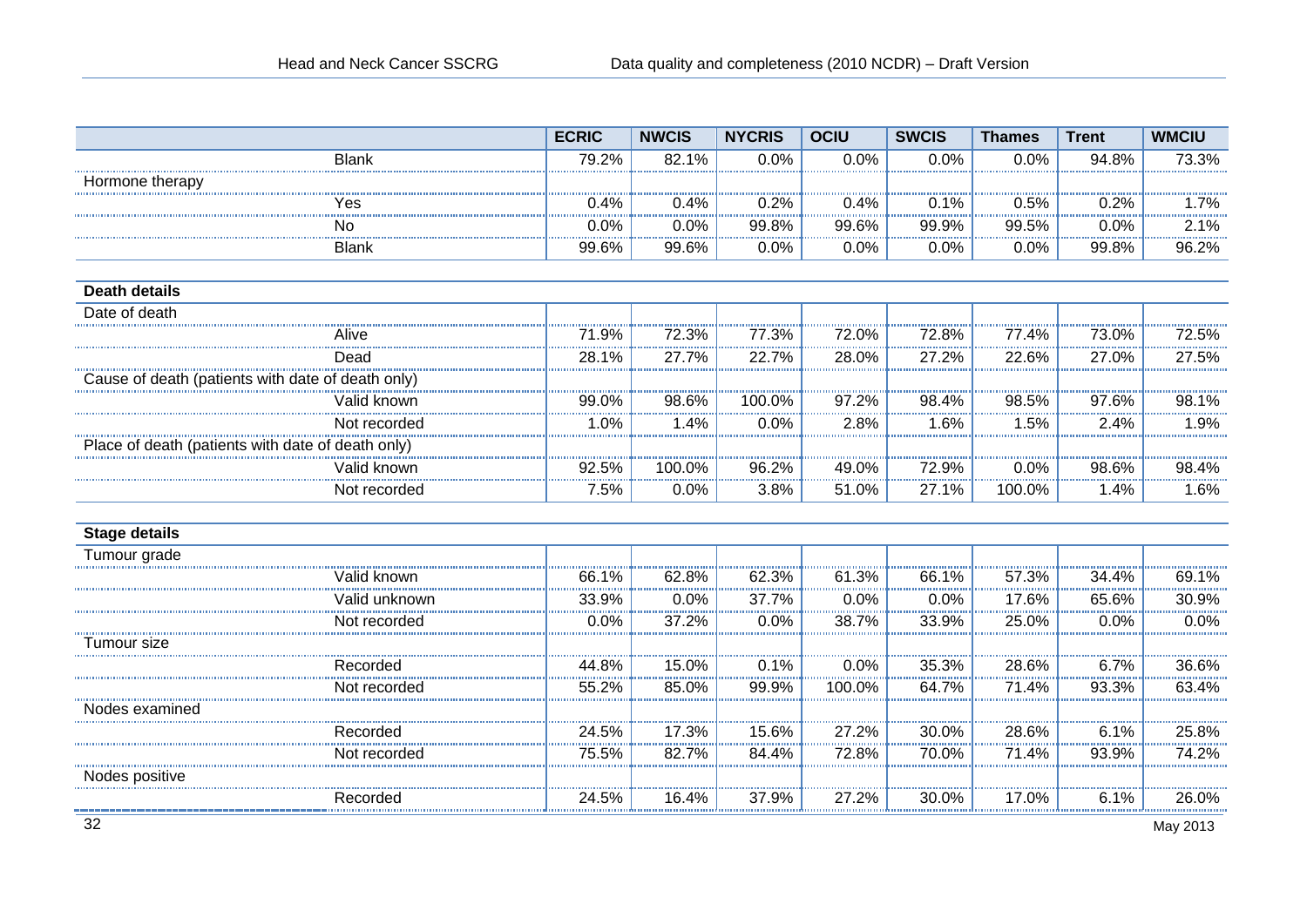|                                                  | <b>ECRIC</b> | <b>NWCIS</b> | <b>NYCRIS</b> | <b>OCIU</b> | <b>SWCIS</b> | <b>Thames</b> | <b>Trent</b> | <b>WMCIU</b> |
|--------------------------------------------------|--------------|--------------|---------------|-------------|--------------|---------------|--------------|--------------|
| Not recorded                                     | 75.5%        | 83.6%        | 62.1%         | 72.8%       | 70.0%        | 83.0%         | 93.9%        | 74.0%        |
| Metastases                                       |              |              |               |             |              |               |              |              |
| √alid known                                      | 25.5%        | 53.2%        | 3.6%          | 18.8%       | 37.2%        | 57.4%         | 2.1%         | 41.1%        |
| √alid unknown                                    | 74.5%        | 46.8%        | 96.4%         | 81.2%       | 62.8%        | 10.9%         | 97.9%        | 58.9%        |
| Not recorded                                     | 0.0%         | 0.0%         | 0.0%          | 0.0%        | 0.0%         | 31.7%         | 0.0%         | 0.0%         |
| Clinical stage (with valid known codes only)     |              |              |               |             |              |               |              |              |
|                                                  | 2.7%         | 0.1%         | 43.0%         | 30.7%       | 27.7%        | 33.5%         | 0.0%         | 58.7%        |
|                                                  | 2.7%         | 0.1%         | 42.0%         | 28.8%       | 28.5%        | 31.6%         | 0.0%         | 57.5%        |
|                                                  | 2.7%         | 0.1%         | 42.0%         | 28.8%       | 28.5%        | 31.6%         | 0.0%         | 57.5%        |
| TNM                                              | 0.0%         | 0.0%         | 1.8%          | 0.0%        | 0.0%         | 0.0%          | 0.0%         | 20.3%        |
| Pathological stage (with valid known codes only) |              |              |               |             |              |               |              |              |
|                                                  | 8.0%         | 27.3%        | 11.3%         | 38.6%       | 30.5%        | 32.4%         | 3.9%         | 42.8%        |
|                                                  | 5.5%         | 18.0%        | 7.1%          | 28.0%       | 34.1%        | 19.6%         | 2.9%         | 27.1%        |
|                                                  | 2.5%         | 2.0%         | 0.5%          | 4.3%        | 9.0%         | 2.7%          | 0.5%         | 3.4%         |
| TNM                                              | 0.1%         | 1.2%         | .0%           | 0.0%        | 0.0%         | 0.0%          | 0.4%         | 3.4%         |
| Integrated stage (with valid known codes only)   |              |              |               |             |              |               |              |              |
|                                                  | 75.6%        | 77.0%        | 42.3%         | 0.0%        | 0.0%         | 0.0%          | 6.1%         | 78.9%        |
|                                                  | 58.4%        | 71.1%        | 39.6%         | 0.0%        | 0.0%         | 0.0%          | 5.1%         | 68.4%        |
|                                                  | 25.5%        | 53.2%        | 27.4%         | 0.0%        | $0.0\%$      | 0.0%          | 2.1%         | 41.0%        |
| TNM                                              | 63.8%        | 5.7%         | 13.3%         | 0.0%        | $0.0\%$      | 0.0%          | 7.8%         | 23.5%        |